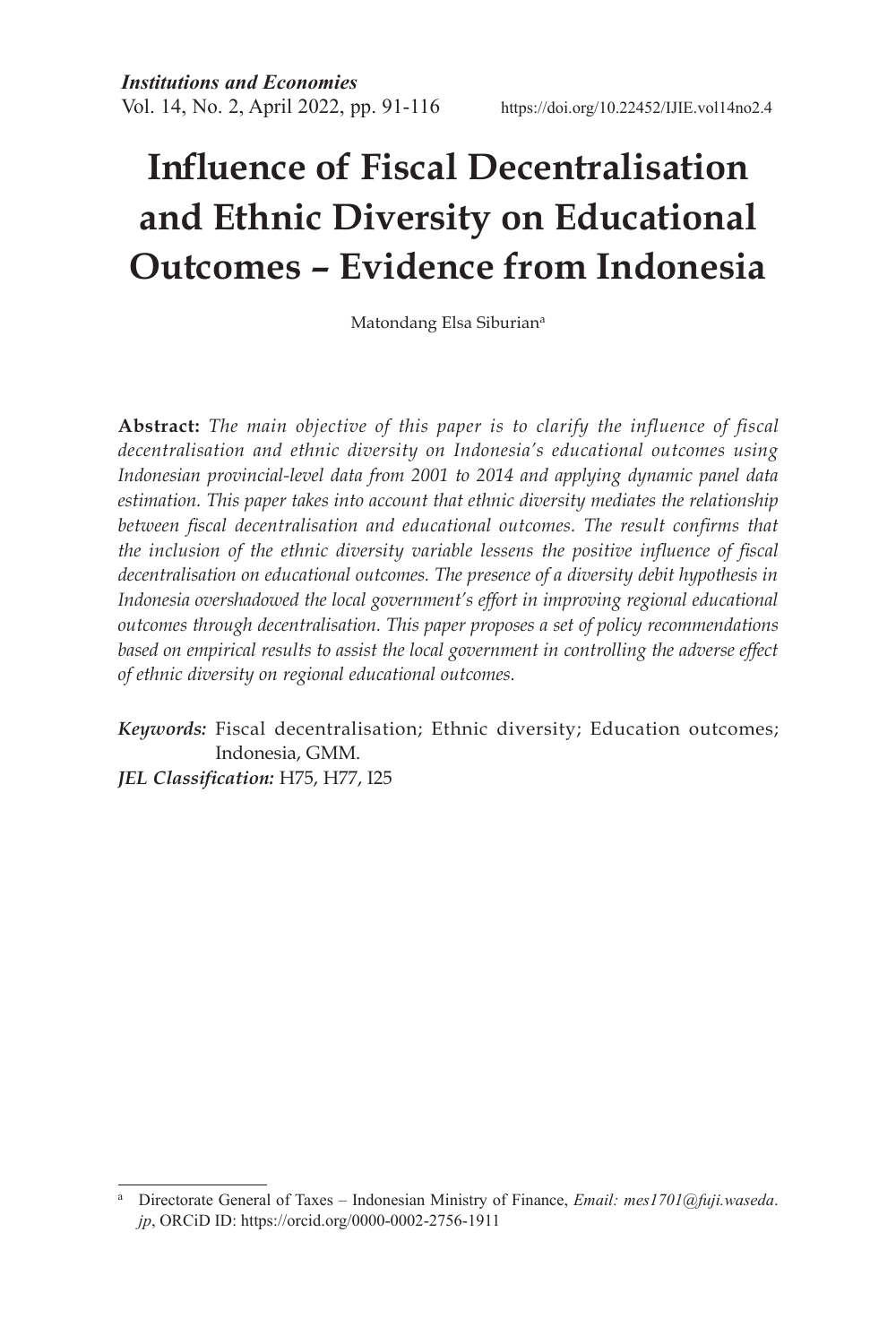#### **1. Introduction**

Education is considered one of the powerful instruments to alleviate poverty and income inequality. There is strong evidence that cognitive skill is related to economic growth. The Indonesian government's commitment to improving the education sector is vibrant. Indonesian constitutional law stipulates that the government must allocate 20% of local and national budgets for the education sector. The government manifested its commitment to education through a nine-year basic education programme as stipulated by Law Number 20/2003 regarding the National Education System.

Decentralisation was expected to advance the domestic education outcome. The literature proposed two perspectives regarding the relationship between decentralisation and education outcomes. The first argues that decentralisation positively impacts education (Habibi et al., 2001; Faguet & Sanchez, 2006). The local government's knowledge regarding local preferences is the main reason to authorize the local government to deliver customized public goods that match local needs. However, the second perspective presents the opposite argument: decentralisation dampens education outcomes due to the lower capacity of local authorities compared to the central government in providing education infrastructure (Kaiser et al., 2006).

Studies on the effect of ethnic diversity on social, economic, and political outcomes were started by Easterly and Levine (1997), who conclude that ethnic diversity is one of the significant factors that impede economic development in an economy, triggering the initiative to consider ethnic diversity as one of the critical factors in determining economic growth. The main reason is that an ethnically diverse society is associated with a lower provision of public goods. Over time, the result gains support from a significant scholarly literature. The adverse effect of ethnic diversity on economic development, known as the diversity-debit hypothesis (Gerring et al., 2015), is widely accepted. The diversity-debit hypothesis posits a negative relationship between ethnic diversity and economic development.

Several researchers propose an opposite result by concluding that an ethnically diverse society is a talent-pool society that triggers a more competitive environment (Alesina & La Ferrara, 2000); provides more extensive provision of public goods (Rugh & Trounstine, 2011); and results in a better economic outcome (Gisselquist et al., 2016). The empirical study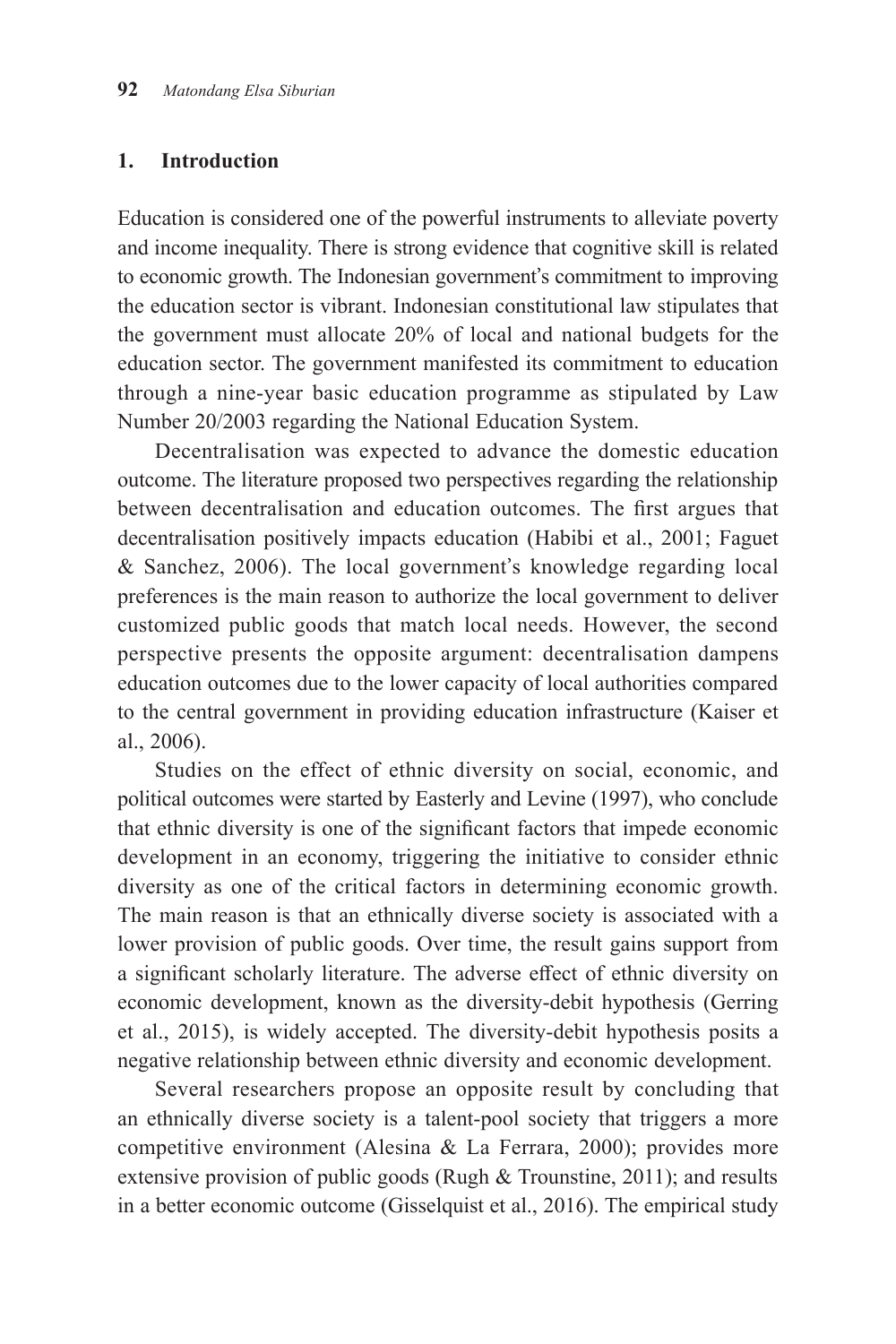of the effect of ethnic diversity on educational attainment in Indonesia is limited. Most of the empirical research regarding ethnicity in Indonesia is regarding the provision of public goods (Alesina et al., 2018; Yuhki et al., 2018) and social conflicts (Indra et al., 2019). This paper adds new empirical evidence on fiscal decentralisation and ethnic diversity on education outcomes in Indonesia.

The objective of this paper is to explain the impact of ethnic diversity on the relationship between fiscal decentralisation and education outcomes in Indonesia. Indonesia is an ideal example to observe this topic. First, for the last two decades, Indonesia has experienced a significant change from a centralized to a decentralized system. Decentralisation significantly changed the regional decision-making in Indonesia by limiting the function of the central government (only retaining six absolute functions) and increasing the authority of the local government. Secondly, despite the 'big-bang decentralisation' in Indonesia and the government's commitment to the education sector, the education outcome in Indonesia is still persistent (Asian Development Bank, 2015). Finally, Indonesia is considered one of the most ethnically diverse societies (Alesina et al., 2003; Mavridis, 2015). Indonesia comprises more than 1,000 ethnicities, and more than 650 languages co-exist in Indonesia (Statistics Indonesia, 2015).

This paper employs Indonesian provincial-level data from 2000 to 2014 to clarify the effect of fiscal decentralisation and ethnic diversity on education outcomes in Indonesia. This paper offers several novelties to the existing literature on this topic. First, the empirical analysis in this paper accommodates several essential issues, such as persistence in the variables and endogeneity between the key variables, which has not been appropriately addressed in the previous literature. The presence of persistence and endogeneity in the variables may bias the estimated impact of the critical variables. Dynamic panel estimation is applied to circumvent these issues. Second, this paper considers the influence of ethnic diversity on the connection between fiscal decentralisation and educational outcomes by including the interaction variable of fiscal decentralisation and ethnic diversity. Third, this paper applies an expenditure-based decentralisation measure, which is more suitable for Indonesia. Indonesian decentralisation authorizes the local governments with significant discretion in expenditure, while the primary taxing right remains in the central government. Fourth, this paper employs ethnic fractionalisation and ethnic polarisation indices to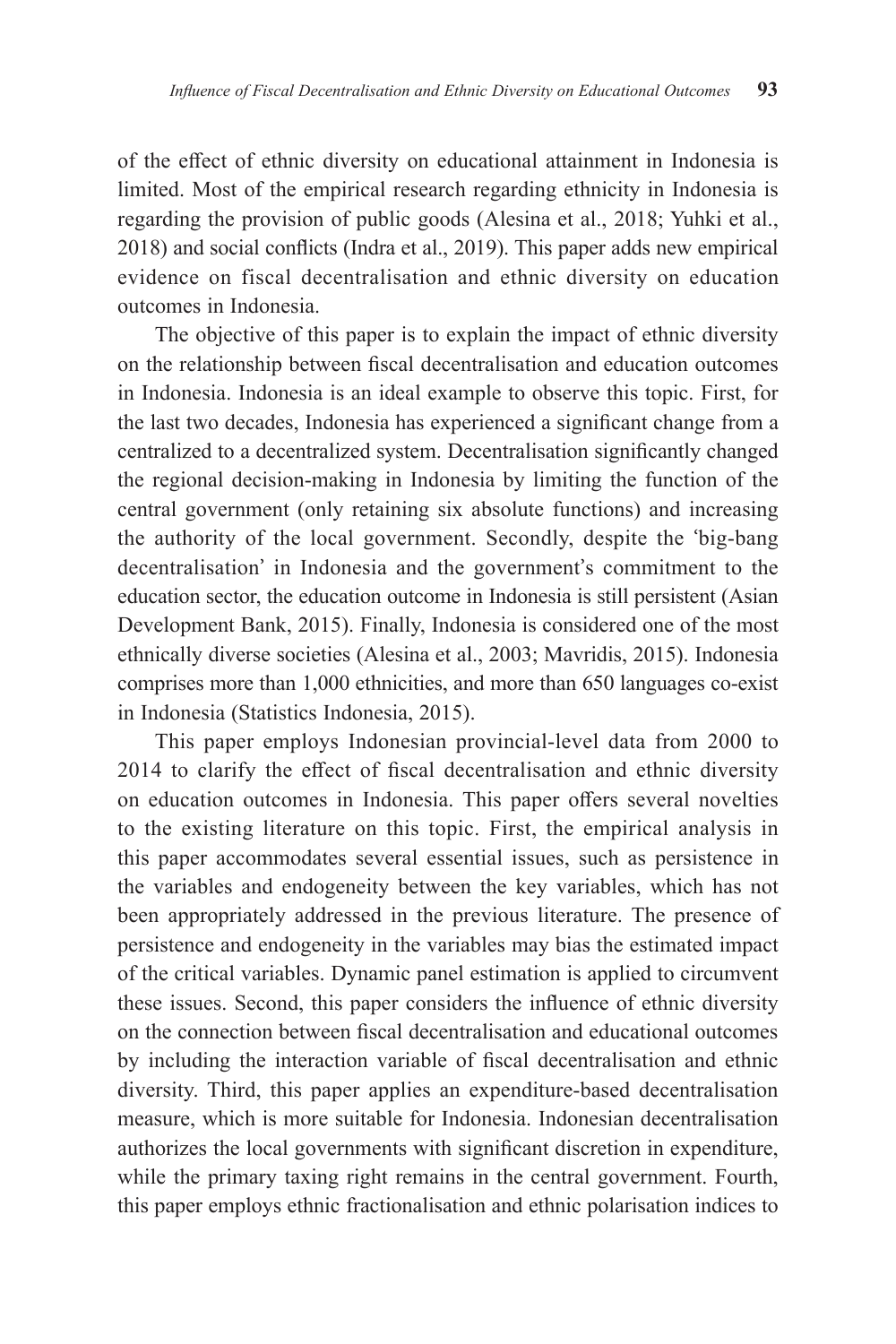achieve comprehensive knowledge in this subject. Finally, this paper offers a set of policy recommendations to assist the Indonesian government in handling the impact of ethnic heterogeneity and fiscal decentralisation policy on education outcomes.

This paper proceeds in four sections. Section two presents a related literature review on this topic, followed by section three, explaining the data and empirical analysis. Section four discusses the results before concluding in section five.

### **2. Literature Review**

Several mechanisms may link decentralisation and educational outcomes. First, decentralisation can shorten decision-making by removing bureaucratic layers and decreasing transaction costs by reducing information costs and designing tailor-made development programmes (Oates, 1972; Ahmad & Brosio, 2009). A tailor-made education programme leads to improvement of education outcomes because it integrates the social, cultural, and geographical diversity in society (Faguet & Sanchez. 2006; Kiz-Katoz & Sjahrir, 2011), and the school can operate in a way that is more flexible, innovative, and responsive to local needs (Barrera-Osorio et al., 2009). Some studies find that decentralisation in education is more responsive to local needs, as indicated by improving education outcomes (Suryadarma et al., 2004).

Second, the Asian Development Bank (ADB) (2015) concludes that decentralisation may strengthen the accountability between schools and society. Society has access to supervise the availability of the school's infrastructures (e.g., teachers, books, and curriculum). Lastly, decentralisation stimulates a sense of responsibility in the education sector between shareholders (teachers, society, and government). Each stakeholder with their interest will provide a check and balance mechanism that will ensure the upgrading of education attainment (De Grauwe, 2005). Several studies show that decentralisation significantly improved school participation, education attainment (Duflo et al., 2014; Gertler et al., 2014), and education infrastructures (King & Ozler, 2005; Carnoy et al., 2008).

On the contrary, several factors may explain the opposite effect of decentralisation on educational outcomes. First, decentralisation emphasizes the assumption that local government has more knowledge regarding local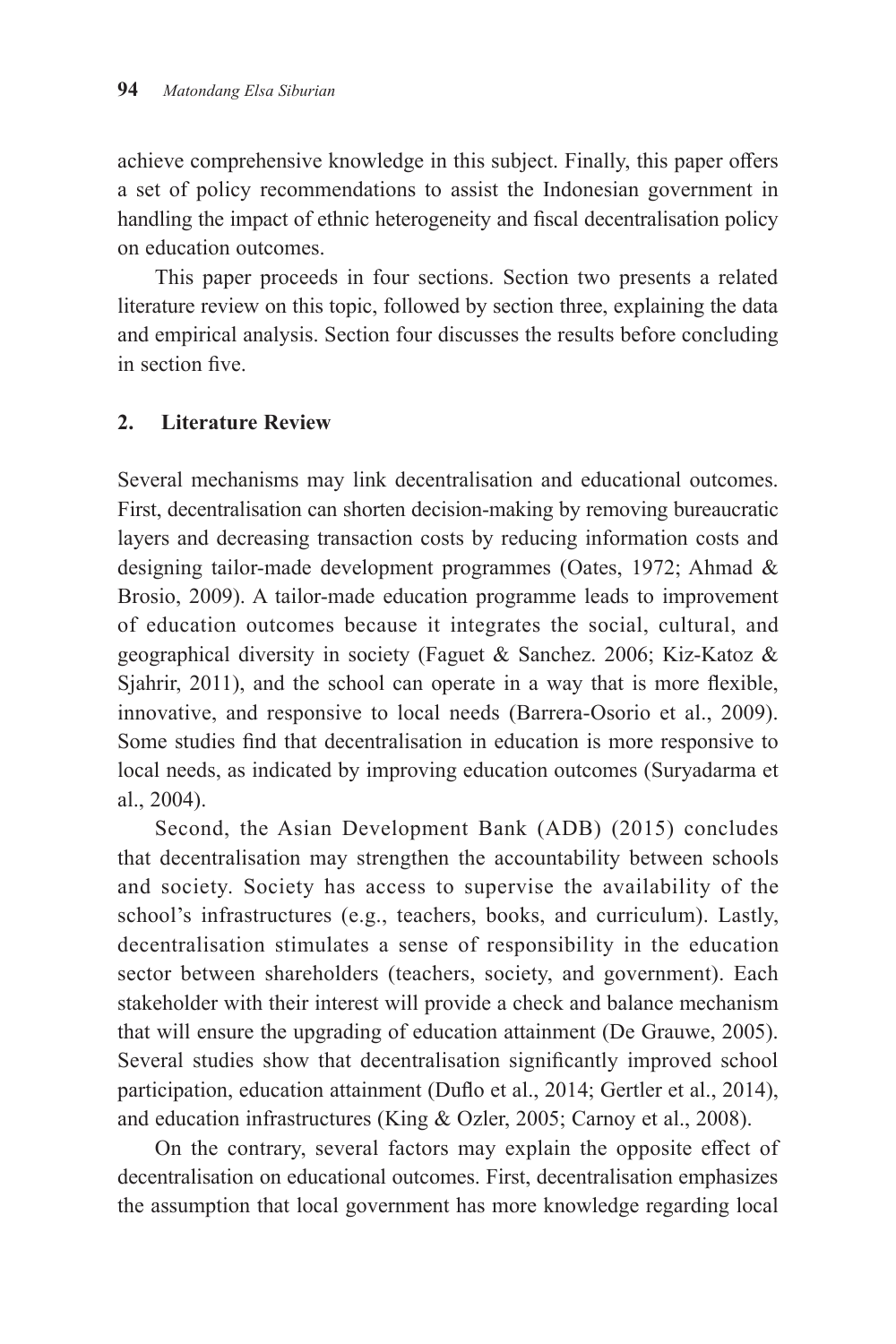preferences. This is a strong assumption, which is not always accurate. To gather comprehensive information requires massive resources, such as technology, human resources, and infrastructures, which are rarely available at the local government level. Local governments may not have the necessary information regarding the needs of local people; therefore, it will affect the supply and the quality of public goods. (Prud'homme 1995; Rodriguez-Pose & Gill 2004).

Second, decentralisation may trigger overlapping education management between local and central governments, which hamper educational efficiency and effectiveness (Treisman, 2000; Madeira, 2002). A well-planned decentralisation programme should mention a clear division of public service delivery function between central and local government. An additional factor that may dampen the effect of decentralisation on education is the opportunity for elite capture of public funds (Bardhan, 2002).

Suryadarma (2012) yields that in a less corrupt region in Indonesia, public spending is associated with better enrollment, while the effect is insignificant in a more corrupt region. Several studies in Indonesia confirm that decentralisation increased school costs. Consequently, parents must pay more for children's education, which leads to a decrease in net enrollment (McEwan & Carnoy, 2000; Kristiansen & Pratikno, 2006). Lack of competence of local authorities hampers education outcomes, and decentralisation reduces the length of schooling and increases regional education inequality (Muttaqinet al., 2016); decentralisation does not affect educational achievement and dampens teachers' effort (Leer, 2016).

In their study in Africa, Easterly and Levine (1997) posit that ethnic diversity has an adverse impact on social, economic, and political outcomes. The main reason for this is that a more heterogeneous society is associated with a lower provision of public goods (Alesina et al., 1997). The literature presents several ways to explain the adverse effect of ethnic diversity in the provision of public goods. Gerring et al. (2015) introduce a diversitydebit concept that explains the negative effect of ethnic diversity on human development, including education, health, and wealth. Several reasons may explain the negative relationship between ethnic diversity and development outcomes. First, a heterogeneous society may have different preferences over what, where, and how the local government should provide public goods. Therefore, lower utility leads to smaller contributions to the provision of public goods (Chandra, 2001).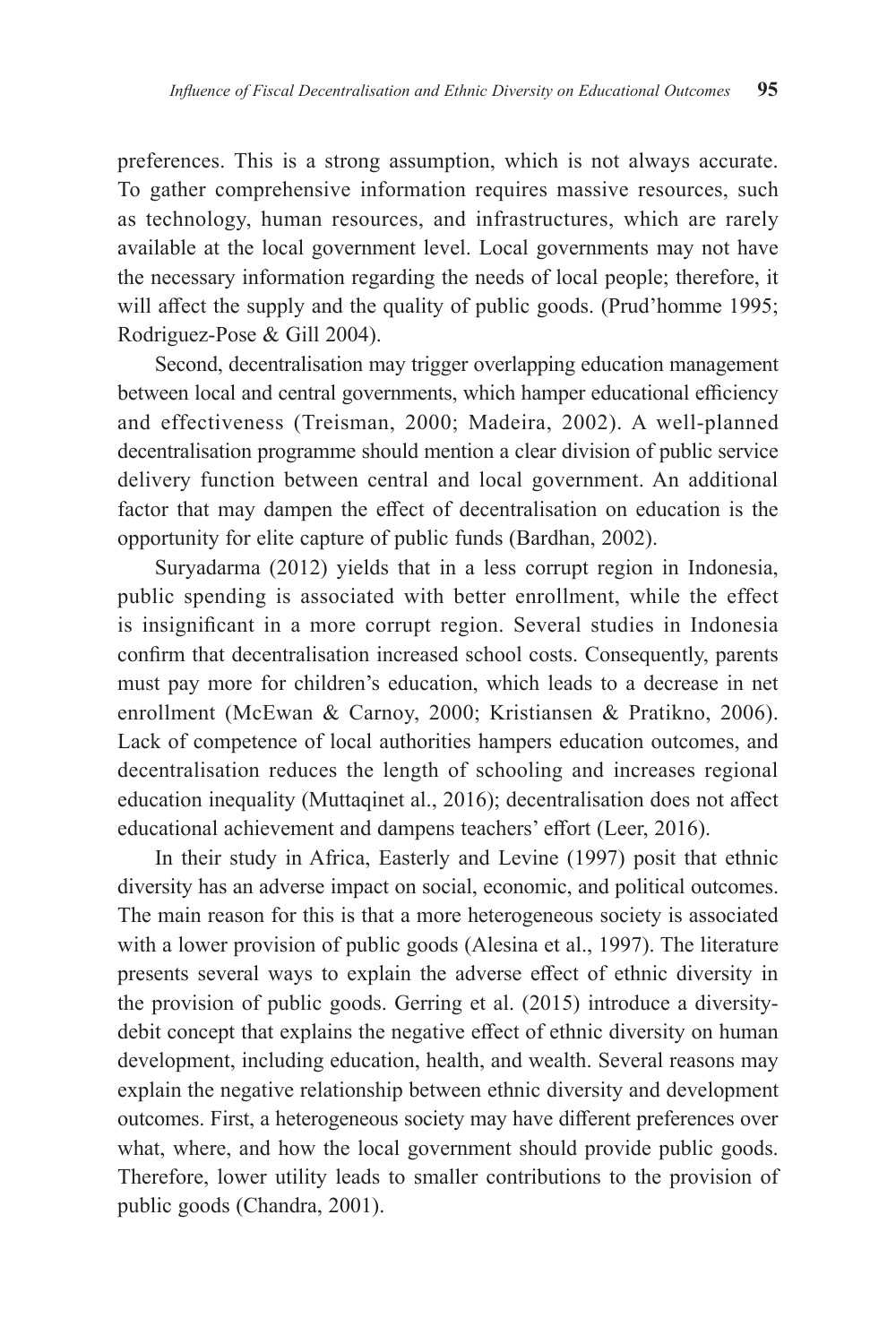In their study in Germany, Akay et al. (2017) find that well-being is relatively lower when people live in ethnically segregated enclaves. Reynal-Querol and Montalvo (2017) in Sub-Saharan Africa argue that ethnolinguistic fractionalisation has a direct negative relationship with economic growth, while religious fractionalisation has no direct effect on economic growth. The research confirms that polarisation has an adverse effect on growth because it reduces the rate of investment and increases public consumption and the incidence of civil wars. Gershman and Rivera (2018), in their study in Sub-Saharan African countries, find that when the underlying ethnolinguistic groups are sufficiently aggregated into more basic language, and family's diversity is taken into account, educational and health outcomes, electricity access, and night-time luminosity are all negatively related to diversity.

Trust within a society may affect the behaviour of the society. Social capital, trust, and social action are more potent in a homogenous society than in a more diverse community. Hence, a heterogeneous society is less able to resolve collective action issues required in providing a socially optimal public good (Miguel & Gugerty, 2005; Putnam, 2007). Mavridis (2015), in his study on the effect of ethnic diversity on social trust in Indonesia, confirms the adverse impact of ethnic diversity on social trust. Another important factor is related to the response of the authorities in dealing with ethnic diversity.

The political judgment of a politician may intervene in the interest of his/her ethnic/supporting groups, which may cloud his/her discretion in allocating resources efficiently. The politician owes their power to the supporting groups and must guarantee that his/her supporters get their paybacks in term of policies that benefit the group (Franck & Rainer, 2012; Gibson & Hoffman, 2013). In terms of social cohesion within an ethnically heterogeneous society, Staveren and Pervaiz (2017), in their cross-countries study, which includes the Minorities index, conclude that social exclusion, which reduces social cohesion rather than diversity, may benefit from using measures of social exclusion next to ethnic diversity.

However, some studies suggest that a more heterogeneous society is a talent pool where each group has an expertise that complements each other and may work together and thrive more compared to a less diverse community (Alesina & La Ferara, 2000; Page, 2007). For instance, ethnically diverse cities such as New York, Singapore or Los Angeles may have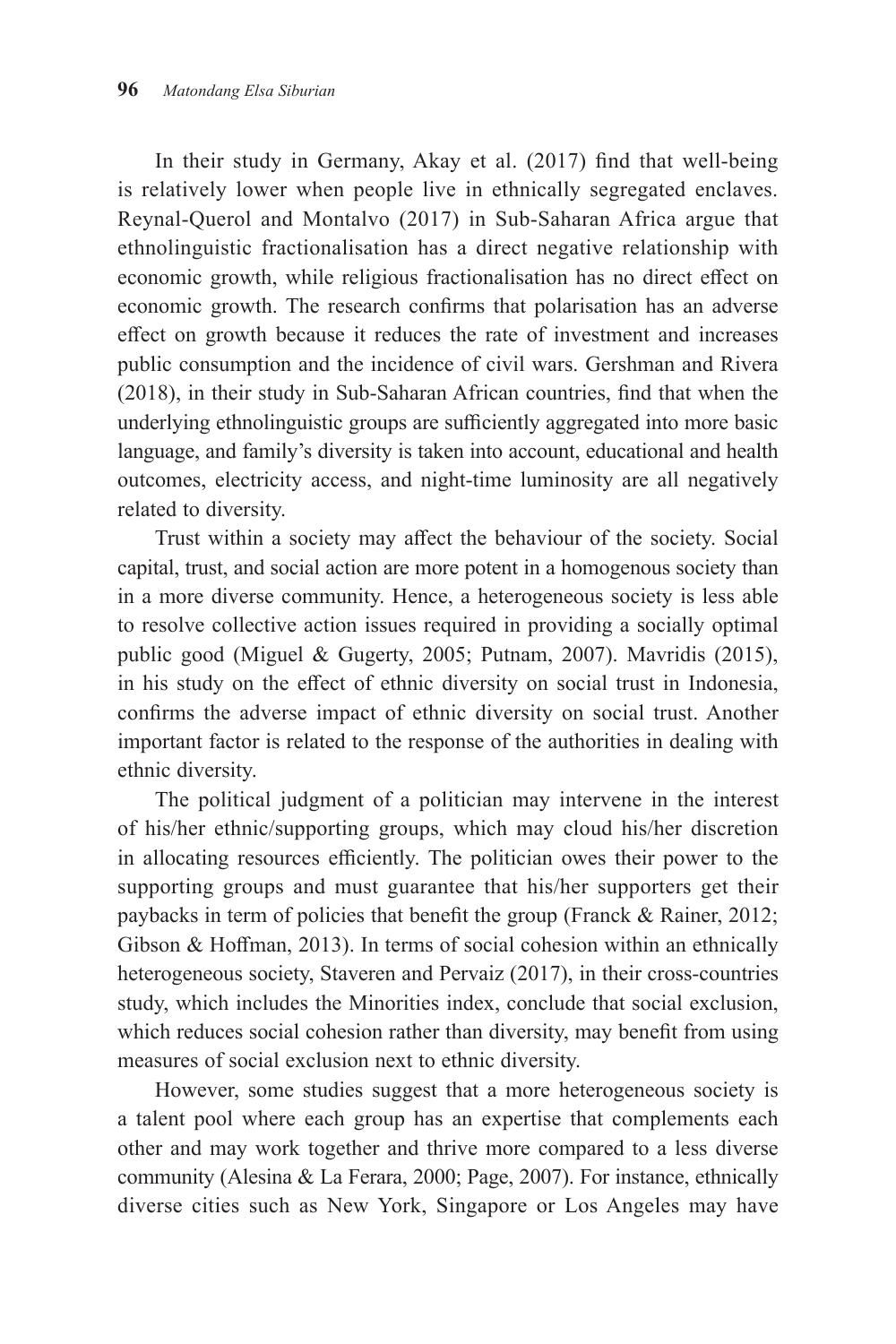gained a positive economic outcome from the varied talent-pool within their society. Gisselquist et al. (2016), in their study, argue that there is a positive relationship between ethnic heterogeneity and some measures of public goods provision, especially welfare outcomes related to publicly provided goods and services (diversity-dividend hypothesis).

People who wish to live together in a more heterogeneous society are likely to be more ambitious, more skilled, and more highly educated than people who stay put or relocate to an ethnic enclaved area (Gerring et al., 2015). Ayob (2018), in his study of 22 countries, finds that an increase in ethnic diversity within countries is associated with a higher engagement in social entrepreneurship and that inter-religious trust reduces the negative relationship between religious diversity and social entrepreneurship. He argues that ethnic diversity encourages more social entrepreneurship activity engagements because diversity causes instability, and instability creates more social problems to be solved. Tonini and Zhang (2018) find that in South Africa, people in an ethnically diverse region are motivated to equip themselves with social skills to connect with those outside their group. These social skills make them better equipped for the labour market than those in a less ethnically diverse society.

Another feature of a diverse community is the more extensive provision of public goods (Boustan et al., 2000; Rugh & Trounstine, 2011). Ethnic diversity triggers incentives for each ethnic group to form a political coalition to support certain politicians to achieve the group's interest. This form of alliance is called consociationalism (Lijphart, 1999). Consociationalism is a familiar concept in the Indonesian government's political field. Winning candidates at national and local election levels are supported by inter-ethnic voters instead of a single cultural group. The elected politician must be able to put up with the different preferences of his/ her voters by providing larger public goods in exchange for their political support. Several studies in developing economies support this result, such as Liberia (Fearon et al., 2009), Zambia (Gibson & Hoffman, 2013), and Indonesia (Siburian, 2019).

In their study in Ghana, Churchill and Danquah (2020) find that ethnic diversity has a positive and significant relationship with the probability of engaging in the informal sector. Trust plays an essential role in reducing the probability of engaging in informal work, and it is lower in an ethnically diverse society. However, Berdiev et al. (2020) find different results in their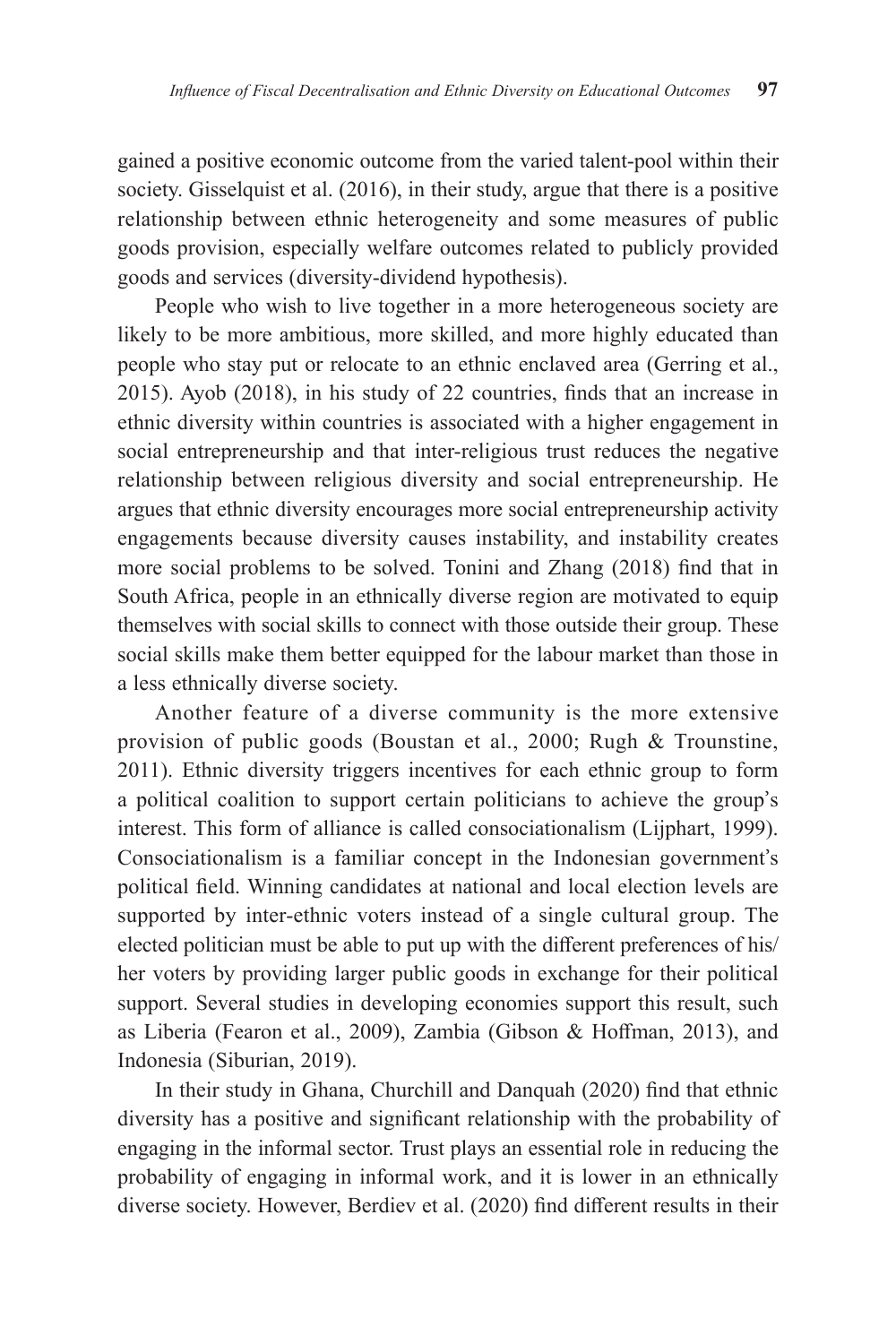cross-country studies (130 countries). They use five dimensions of ethnic/ cultural diversity, including ethnic income inequality, ethnic–linguistic fragmentation, cultural fragmentation, ethnolinguistic polarisation, and ethnic–linguistic segregation, to measure the impact on the international shadow economy. The study finds that income inequality across ethnic groups increases underground activity across different modelling variations, while the effects of the other dimensions are statistically insignificant.

Panizza (1999) suggests that education is a classic example of public goods, significantly influenced by local preferences. Ethnic diversity affects educational outcomes in several aspects. First, ethnic diversity affects educational outcomes through extra resources spent to deal with ethnic differences. Teaching and learning efficiency may reduce because teachers and students have to deal with cultural differences (Lee, 2007; Dronkers & van der Velden, 2013). Teachers in a less diverse society may devote their resources exclusively to teaching, increasing school effectiveness, and ultimately advancing school outcomes. Ratna et al. (2017) conclude that the linguistic barrier may lessen the effect of diversity on economic outcomes in United States' (US) cities.

Second, ethnic diversity affects the teacher's attendance. Studies present evidence that the differences in ethnicities affecting not only students but also teachers. Communication barriers may generate lower trust between teachers, students, and parents that trigger a fragile environment prone to conflicts. The presence of colleagues who shared the same ethnicity offers a more comfortable working environment for the teacher and may affect the teacher's attendance (Guerero, 2012; McGuirk, 2016).

Ethnic diversity may improve education outcomes if several conditions, such as equal status, collaboration, a shared interest between ethnic groups, similar political support from the government to each group, and a conducive environment for partnership, are met (Pettigrew, 2008). Ethnically different students with different potential skills may work together in a team, and eventually, it affects the educational outcomes of each member of the team. Ultimately, the partnerships will improve the overall school attainment (Dronkers & van der Velden, 2013).

Based on the literature above, the effect of ethnic diversity is ambiguous. A recent study by the Office of National Statistics in the United Kingdom (UK) (2020) argues that childhood poverty and educational outcome vary for different ethnic groups, and it cannot be ruled out that it may be related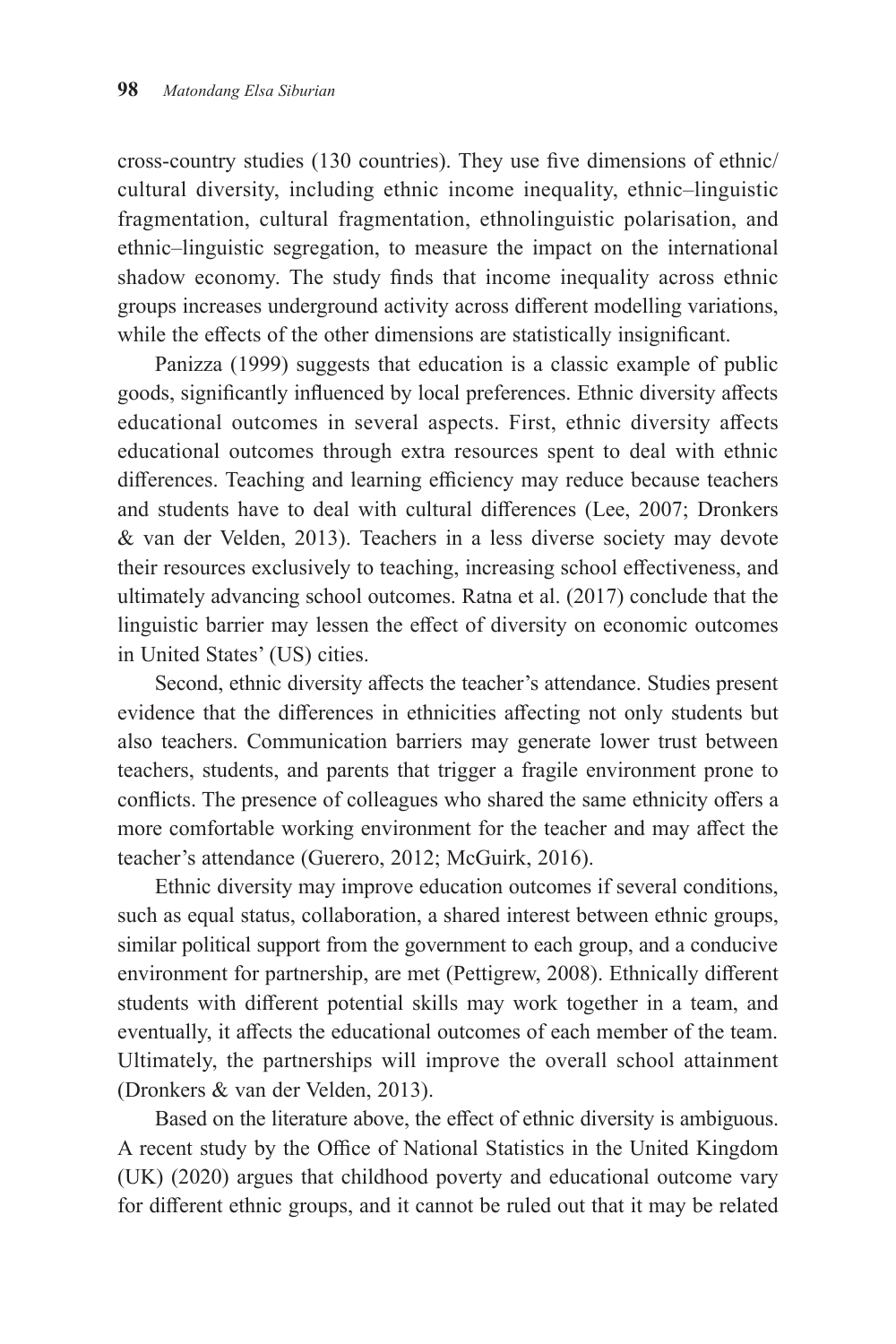to other variables and the educational resilience of different ethnic groups when living in poverty.

### **3. Data and Model**

#### *3.1 Data and key variables*

This paper employs 33 province-level data from 2001 to 2014 from Indonesian Statistics, Ministry of Finance, and the World Bank (detailed in Table 1). The summary statistics of the data are presented in Table 2. The critical variables in this paper are literacy as the measure of educational outcome, ethnic diversity is measured with an ethnic fractionalisation index (EFI), and fiscal decentralisation is proxied by expenditure-based decentralisation.

| <b>Variable</b>                 | Unit of measurement | <b>Source</b>        |
|---------------------------------|---------------------|----------------------|
| Literacy, log                   | Index               | Statistics Indonesia |
| Fiscal decentralisation, log    | Ratio               | Ministry of Finance  |
| Ethnic fractionalisation index  | Index               | Statistics Indonesia |
| Gini index                      | Index               | Statistics Indonesia |
| Regional income per capita, log | <b>IDR</b>          | Statistics Indonesia |
| Transfer per capita, log        | <b>IDR</b>          | Ministry of Finance  |
| Primary school enrolment rate   | Index               | Statistics Indonesia |
| Geographical area               | km square           | Statistics Indonesia |
| Population, log                 | regional population | Statistics Indonesia |
| Conflicts, log                  | number of conflicts | World Bank           |

**Table 1**. Data Sources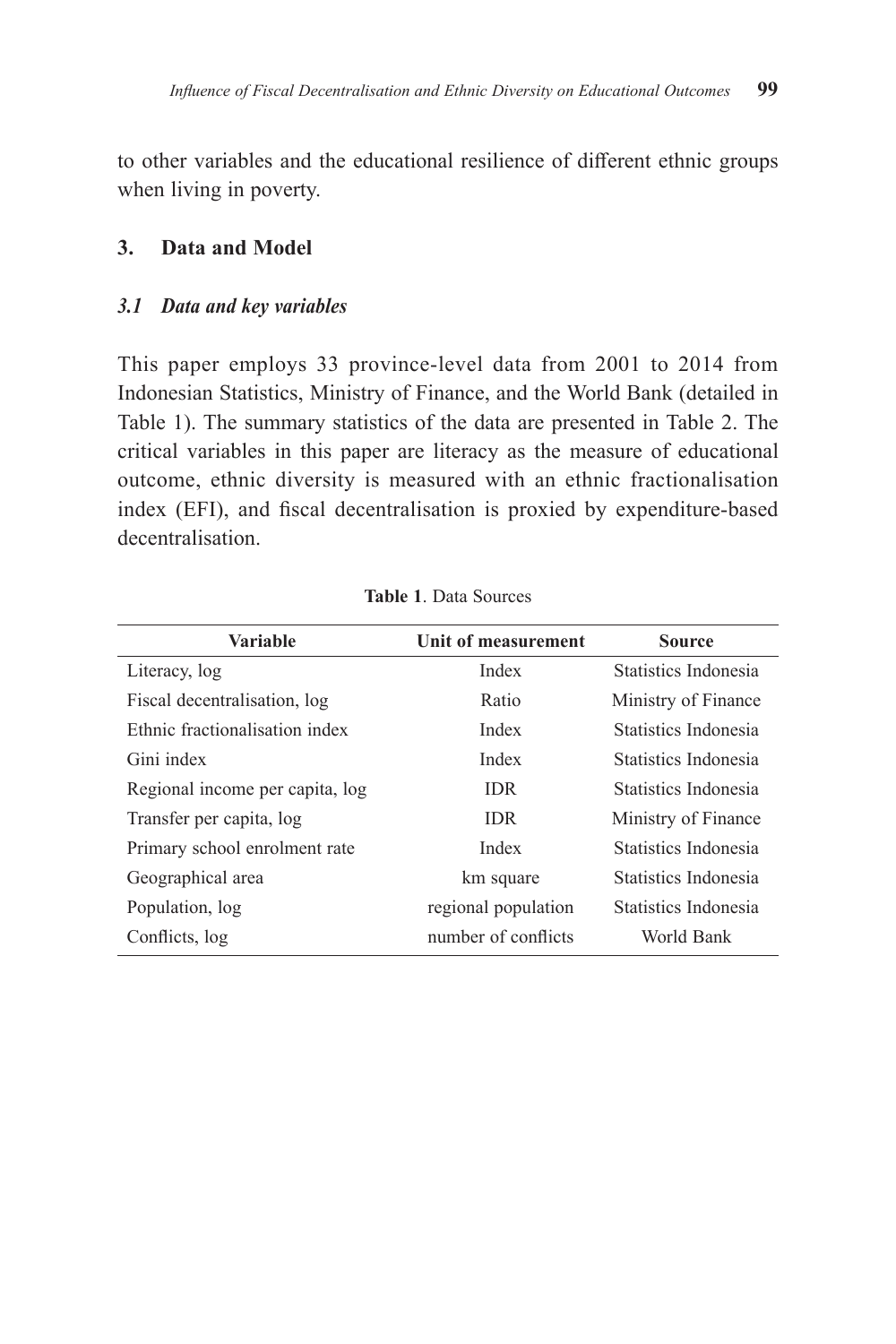| <b>Variable</b>                 | <b>Observation</b> | Mean    | <b>Std. Deviation</b> |
|---------------------------------|--------------------|---------|-----------------------|
| Literacy, log                   | 462                | 4.525   | 0.068                 |
| Fiscal decentralisation, log    | 462                | 28.035  | 1.154                 |
| Ethnic fractionalisation index  | 462                | 0.627   | 0.251                 |
| Gini index                      | 462                | 0.151   | 0.118                 |
| Regional income per capita, log | 462                | 16.105  | 0.899                 |
| Transfer per capita, log        | 462                | 13.9    | 1.028                 |
| Primary school enrolment rate   | 462                | 94.771  | 13.071                |
| Geographical area               | 462                | 112.211 | 0.819                 |
| Population, log                 | 462                | 15.151  | 1.018                 |
| Conflicts, log                  | 462                | 4.658   | 1.489                 |

**Table 2**. Summary Statistics

EFI is the probability that two individuals randomly selected in a region come from a different ethnic group. Several researchers applied EFI to measure ethnic diversity (Easterly & Levine, 1997; Alesina et al., 1999; Gisselquist et al., 2016; Gerring et al., 2015; Mavridis, 2015). The EFI value ranges from 0 to 1. EFI equals zero if all the population belongs to the same ethnic, and one, if all of the population belongs to different ethnicities. EFI is defined as:

$$
EFI_j = 1 - \sum_{k=1}^{N} E_{kj}^2,
$$
\n(1)

where  $k = 1, 2, 3, \dots N$  is an ethnic group; N is the number of groups;  $E_{kj}$  is the share of ethnic  $k$  in province  $j$ .

expenditure approach. This approach is suitable for Indonesia because the expenditure approach. This approach is suitable for Indonesia because the decentralisation law grants the Indonesian local government significant authorisation on spending. The local government is authorised to decide local expenditure priorities based on local needs. The primary taxing right remains with the central government. The central government limits the taxing power Law Number 28/2009 regarding Local Tax. This paper defines decentralisation as the share of This paper defines decentralisation as the share of local government spending local government spending (total central and local government spending). (total central and local government spending).This paper measures Indonesian fiscal decen(tralisation based on the of the local government based on Law Number 28/2009 regarding Local Tax.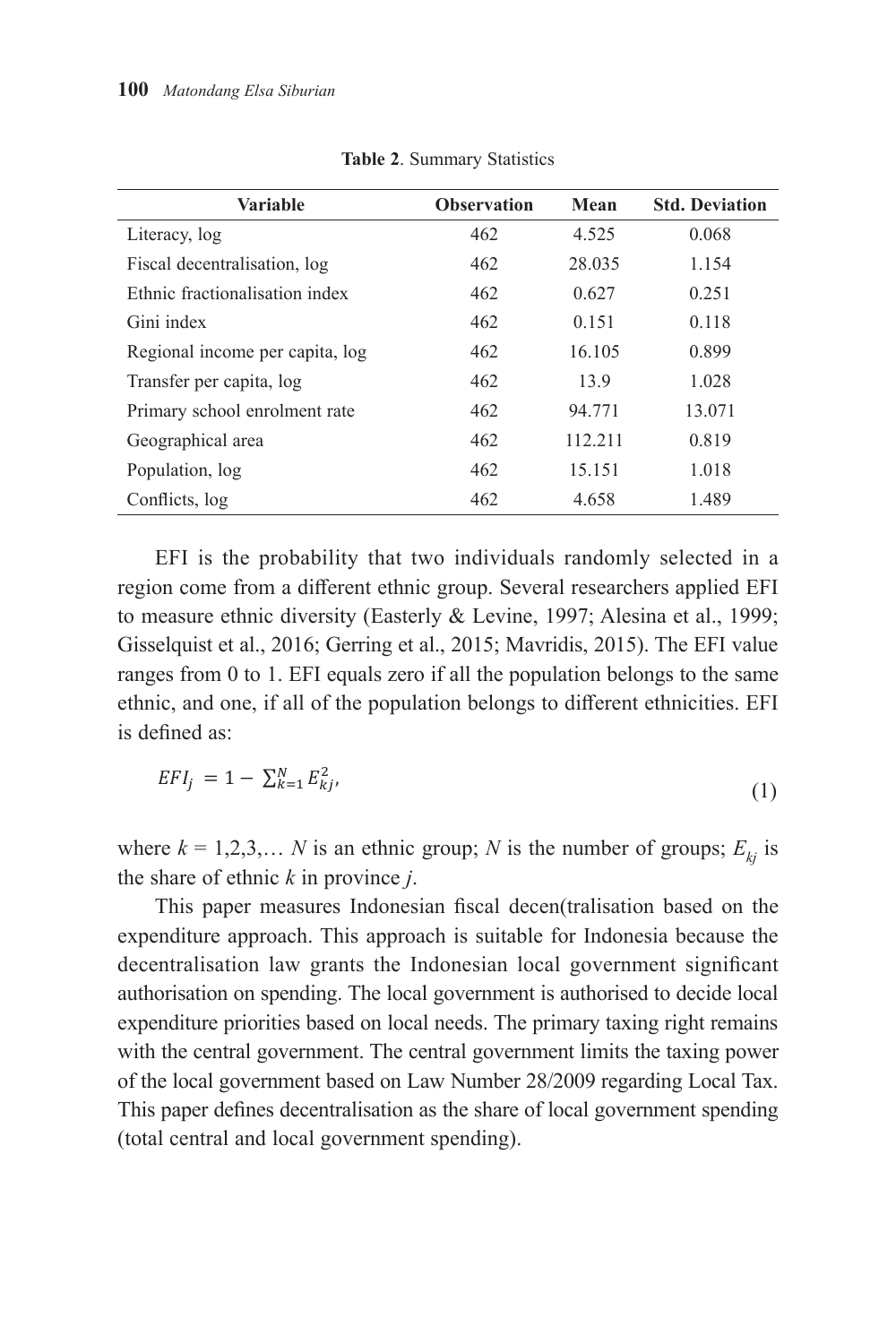# *3.2 Model specification 3.2. Model specification*

To analyze the effect of ethnic diversity and fiscal decentralisation on education outcomes, this paper applies the following model:

$$
Lit_{jt} = \beta_0 + \beta_1 Lit_{jt-1} + \beta_2 EFI_{jt} + \beta_3 FD_{jt} + \beta_4 (EFI_{jt} * FD_{jt})
$$
  
+  $\beta_5 X_{jt} + \mu_{jt}$  (2)

where *j* and *t* are province and year, respectively;  $\beta_0$ ,  $\beta_1$ ,  $\beta_2$ ,  $\beta_3$ ,  $\beta_4$  and  $\beta_5$ , are the parameters to be estimated; and  $\mu_{it}$  is the error term. *Lit<sub>t</sub>* is the measure of literacy as the proxy of education outcome.  $Lit_{it-1}$ ,  $EFI_{it}$ , and  $FD_{it}$  are the previous value of dependent variable, measure of ethnic diversity, and measure of fiscal decentralisation, respectively;  $X_{it}$  are the vector of province level covariates that are expected to influence the dependent variable (control variables).

The control variables in this paper include income inequality to measure regional income distribution; the regional income per capita to measure regional capacity; intragovernmental transfer to control for the total resource available for the local government from the central government; primary school enrolment rate to measure the primary school enrolment rate; the geographical area size of the region to control for geographic coverage of the region; population to capture the scale effect for government allocation; and number of conflicts to capture the political stability of the region

This paper deals with two critical econometric issues, persistence, and endogeneity. Several variables in this estimation, namely ethnic diversity and income inequality tend to change slowly with minimal within-province variation over time (persistence). Persistence in the variables indicates that there may exist some potential unobserved slow-changing factors, which may result in biased estimators. The ordinary least squares (OLS) and fixed effect estimation cannot fix this problem properly (Houle, 2017).

The relationship between fiscal decentralisation and education outcome may reflect reverse causation. The central government allocates the amount of intragovernmental transfer using a specific formula, including the human development index that includes the education outcome variable. In contrast, education outcomes may depend on how much intragovernmental spending is allocated to the education sector. Endogeneity may also exists, between income inequality and education outcome. Any unobserved factors that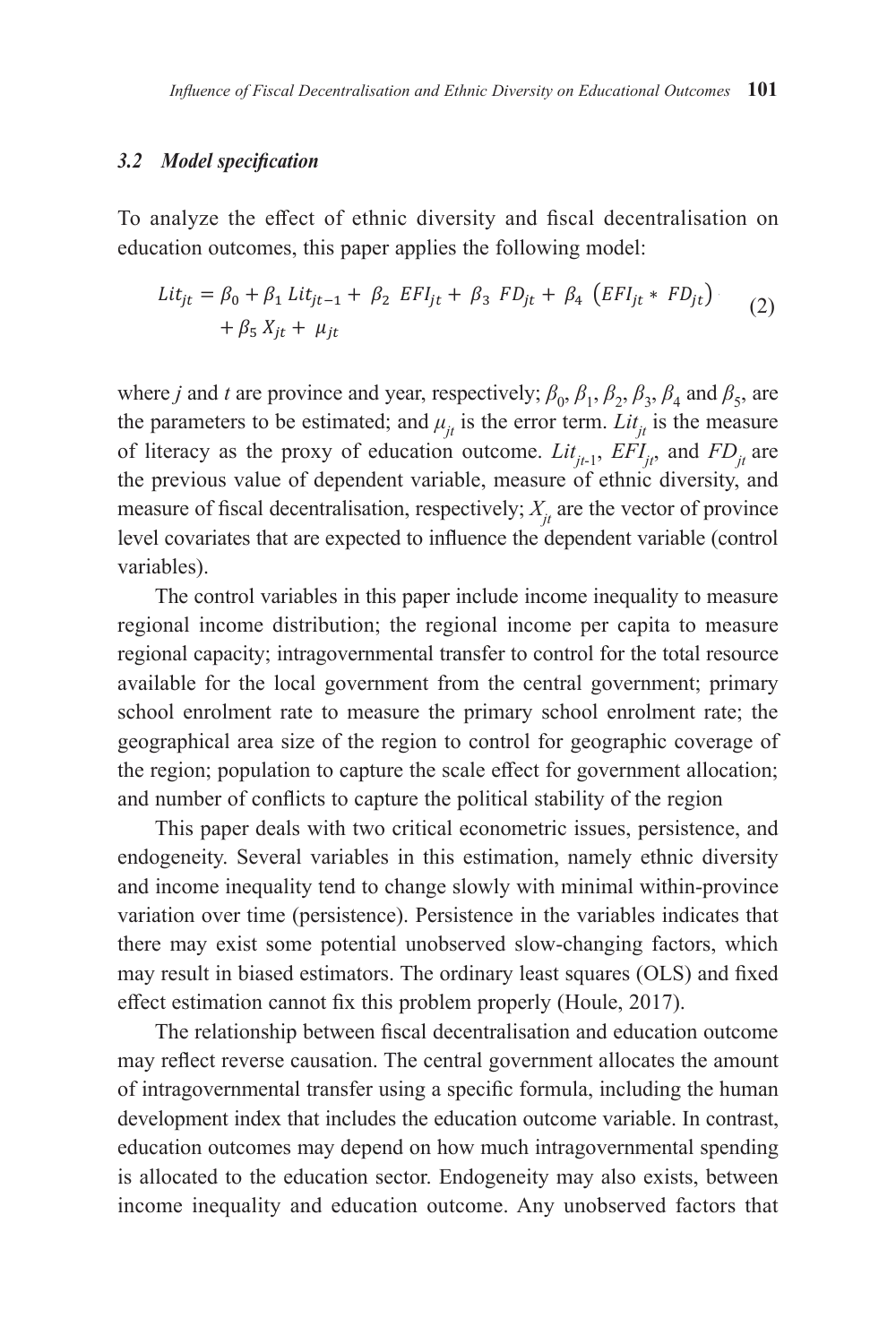influence income inequality and education outcome may bias the estimated relationship between the two variables (Coady & Dizioly, 2017).

Both persistence and endogeneity may bias the estimation. To circumvent persistence issues, the analysis includes the lagged value of the dependent variable. However, the consequence of the procedure is the violation of the exogeneity assumption. Arellano and Bond (1991) offer firstdifference generalized method of moments (GMM) to solve the problem and deal with endogeneity. Nevertheless, Blundell and Bond (1998) suggest that difference GMM suffers from weak instrument problems, especially with the presence of persistence, and they offer the system GMM estimator as a solution. System GMM resolves weak instrument problems by applying level restrictions that remain useful in the small-time periods and the presence of persistence. This paper uses a two-step System GMM, which results in more asymptotically efficient estimates than the one-step System GMM (Baltagi, 2013). Several diagnostic checks are performed to check the stability of the model. The Hansen J statistics confirm the validity of over-identifying restrictions. To check for serial correlation of the error term, we perform the Arellano-Bond test. The Arellano-Bond test also checks for the lag of second-order correlation in the equation, which is also equal to test the validity of the weak exogeneity assumption (Coady & Dizioly, 2017).

## **4. Estimation Results and Robustness Check**

### *4.1 Results*

The main estimation result is described in Table 3, which presents the estimated coefficients, the *z*-test statistics based on robust standard errors, and the statistical significance of the estimated coefficient. The result highlights several significant findings. First, on the statistical aspect of the model, for all estimations, the *p*-value Arellano-Bond test for serial correlation of the disturbances suggests that the first lag of the literacy rate is an essential determinant of the present level of literacy rate and confirms that further lags of the literacy rate have no significant impact on the current literacy rate. The test result also provides evidence to support the use of dynamic panel analysis in the estimation. The *p*-value of Hansen J statistics shows that the model's over-identifying restrictions are valid (Roodman, 2009; Cameron & Trivedi, 2010).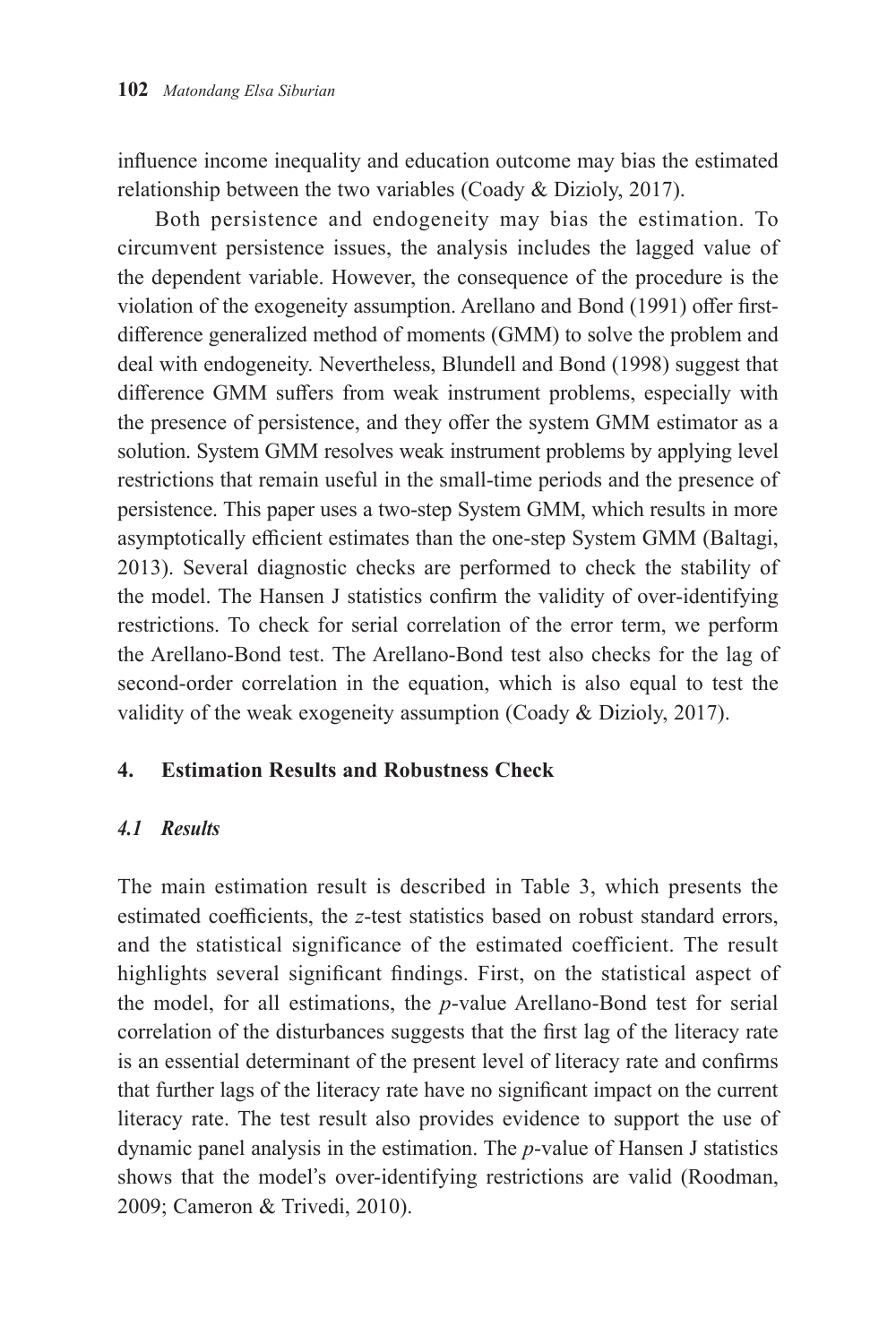| Variable                        | (1)         | (2)         | (3)         |
|---------------------------------|-------------|-------------|-------------|
| Lag of literacy                 | $0.88***$   | $0.884***$  | $0.896***$  |
|                                 | (0.039)     | (0.031)     | (0.028)     |
| Gini index                      | $-0.021$    | $-0.033*$   | $-0.036*$   |
|                                 | (0.009)     | (0.021)     | (0.019)     |
| Regional income per capita      | $0.002**$   | $0.002***$  | $0.002***$  |
|                                 | (0.019)     | (0.034)     | (0.063)     |
| Transfer per capita             | $0.004**$   | $0.004***$  | $0.004*$    |
|                                 | (0.001)     | (0.002)     | (0.002)     |
| Primary school enrollment rate  | $0.0002***$ | $0.0002***$ | $0.0002***$ |
|                                 | (0.0002)    | (0.0004)    | (0.0004)    |
| Geographical area               | $-0.005***$ | $-0.005***$ | $-0.004***$ |
|                                 | (0.002)     | (0.001)     | (0.003)     |
| Population                      | 0.002       | $-0.002$    | $-0.002$    |
|                                 | (0.005)     | (0.001)     | (0.003)     |
| Conflicts                       | 0.001       | 0.001       | 0.001       |
|                                 | (0.0003)    | (0.0004)    | (0.0003)    |
| Fiscal decentralisation (FD)    | $0.027**$   | $0.036*$    | $0.090*$    |
|                                 | (0.001)     | (0.006)     | (0.005)     |
| Ethnic fractionalisation        |             | $-0.015***$ | $-0.006**$  |
|                                 |             | (0.024)     | (0.015)     |
| FD x Ethnic                     |             |             | $-0.078**$  |
|                                 |             |             | (0.063)     |
| N                               | 462         | 462         | 462         |
| Number of instruments           | 19          | 19          | 23          |
| AR (1) test p-value             | 0.007       | 0.008       | 0.005       |
| AR (2) test p-value             | 0.106       | 0.76        | 0.103       |
| Wald statistic p-value          | 0.000       | 0.000       | 0.000       |
| Hansen J Test p-value           | 0.405       | 0.125       | 0.403       |
| Maximum decentralisation effect |             |             | 0.09        |

**Table 3**. Estimation Result

Notes: 1. Numbers in parentheses represent the Windmeijer standard error. 2. \*, \*\*, \*\*\* indicate significance at 10%, 5%, and 1%, respectively.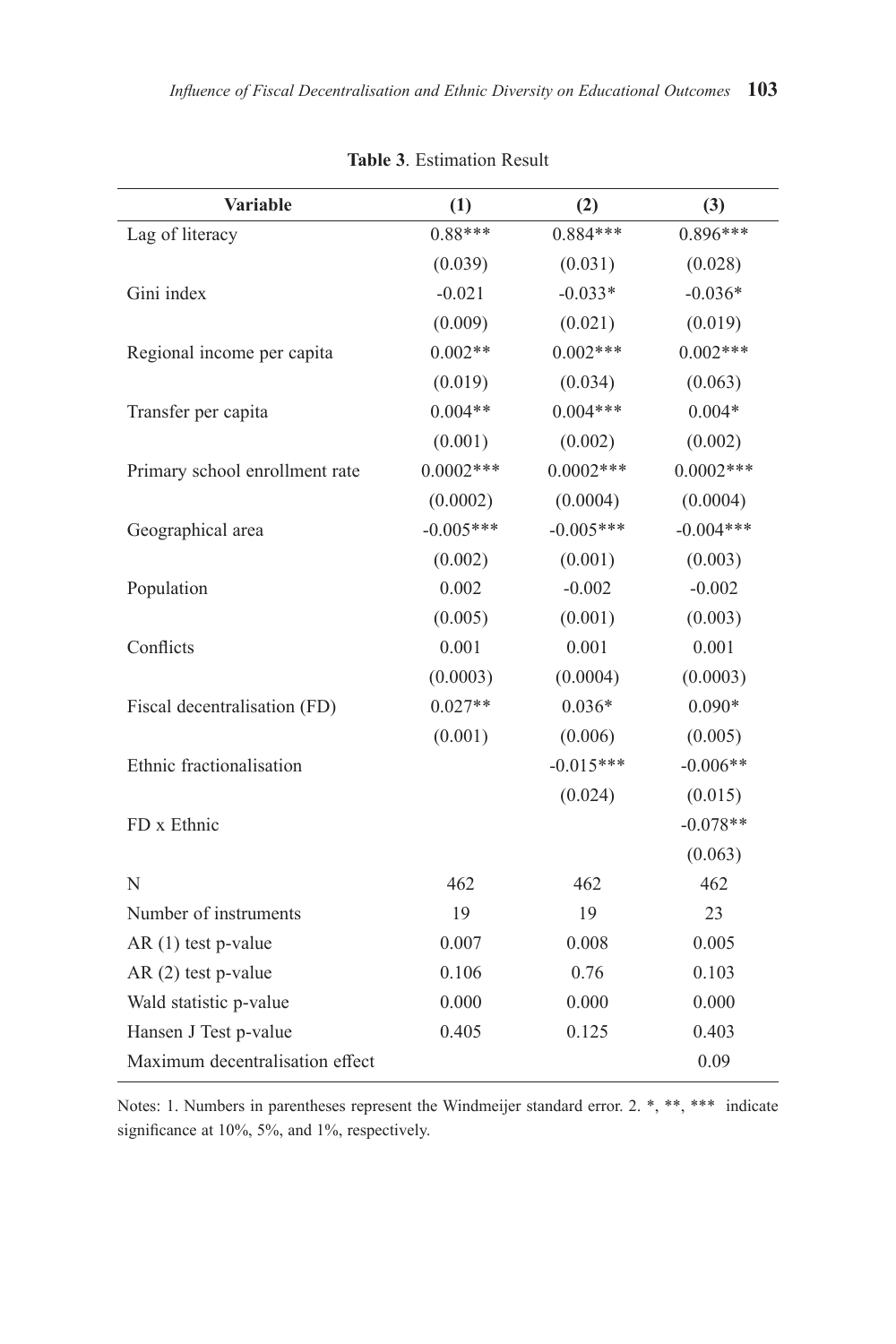We now examine the estimated result of the interest variables, namely fiscal decentralisation, ethnic diversity, and the combined effect of both variables. When we only account for fiscal decentralisation, the estimation result indicates that fiscal decentralisation is associated with an increase in educational outcomes at a 5% significance level (Table 3; column 1). When we include an ethnic diversity variable in the estimation, the estimation finds that ethnic diversity is negatively related to educational outcomes at the 1% significance level, and fiscal decentralisation is related to an increase in educational outcome at a 1% significance level (Table 3; column 2). This result suggests that a more ethnically diverse society significantly dampens educational outcomes. The inclusion of ethnic diversity lowers the significance level of fiscal decentralisation on educational outcomes. This result indicates that the previous estimation of the impact of decentralisation on educational outcomes, without the inclusion of ethnic diversity (Table 3; column 1), may suffer a certain degree of the omitted variables problem.

When we include the interaction variable of decentralisation and ethnic diversity (Table 3; column 3), the results present the evidence that, by itself, fiscal decentralisation has a positive and significant impact on education outcomes. However, the negative and significant coefficient for the interaction term between decentralisation and ethnic diversity indicates that a one unit increase of the interaction term between decentralisation and ethnic diversity is associated with 0.078 unit decreases of education outcomes. The negative and significant coefficient of the interaction term provides evidence that the positive effect of fiscal decentralisation on education outcome decreases with ethnic diversity. After the ethnic diversity index reaches a certain point, fiscal decentralisation no longer significantly impacts education outcomes. The results yield that the marginal effect of fiscal decentralisation on education outcomes changes with the ethnic diversity index. Once the ethnic fractionalisation index reaches more than 0.09, fiscal decentralisation no longer significantly affects education outcomes. A diversity-debit hypothesis in Indonesia lessens the positive impact of fiscal decentralisation on educational outcomes. In other words, when we are controlling for ethnic diversity, the estimation result shows that ethnic diversity reduces the positive effect of fiscal decentralisation on educational outcomes. The cut-off value of the ethnic diversity index that influences the impact of decentralisation on educational outcomes is 0.09, which is obtained from differentiating the estimation in Table 3, column (3),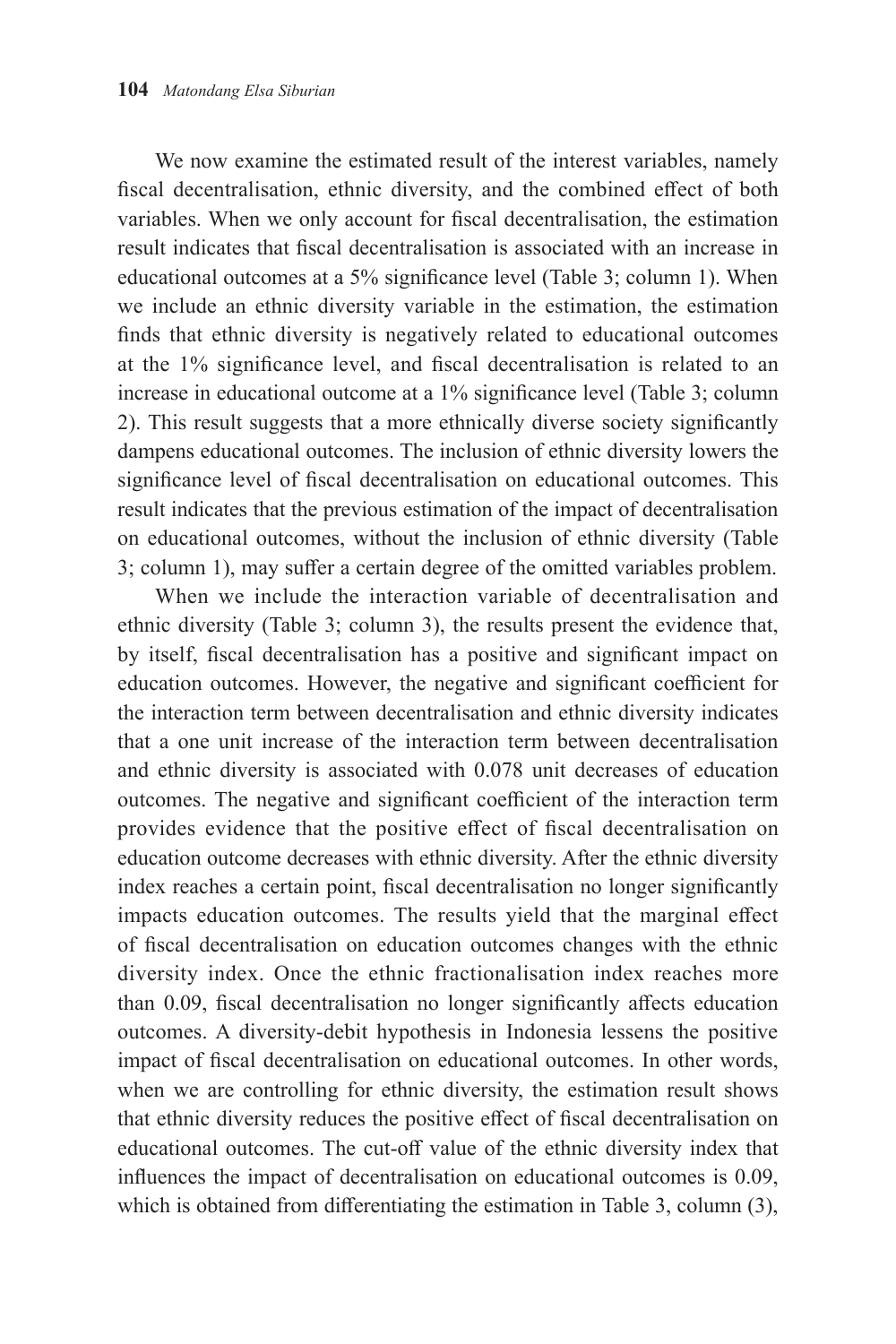with respect to the fiscal decentralisation variable.

Since the coefficients for fiscal decentralisation are statistically significant in all the models (Table 3; columns 1, 2, and 3), the main effect of fiscal decentralisation and its interaction with ethnic diversity parameters are statistically significantly related to education performance. In Table 3, column (1), the coefficient of fiscal decentralisation is significant, which infers that the average association between fiscal decentralisation and education performance across all values of ethnic diversity is different from zero. The coefficient of fiscal decentralisation on the model in Table 3, column (3), is statistically significant, implying that the relationship between fiscal decentralisation and education performance is significant when ethnic diversity takes a zero value. There are substantial significant differences between marginal effects of fiscal decentralisation at different values of ethnic diversity index, which reinforces the evidence that there is a moderating effect since the coefficient of the interaction variable of decentralisation and ethnic diversity is statistically significant.

Fiscal decentralisation may increase educational outcomes through the implementation of a local-customised development programme. Before implementing decentralisation, the central government applied a uniform education programme throughout the region despite the different characteristics between regions. The local government only became a branch of the central government, as a policy executor with no authority to modify or adjust the programme. Since the implementation of fiscal decentralisation in 2001, the local government acquired power and resources to alter its spending on education infrastructures with respect to local needs, whichwould not have been possible otherwise. Since then, several local governments in Indonesia complement the national education programme with their tailor-made education programmes that match local needs (e.g., geographical area, development stage, demographic structure). This result coincides with Latelier and Ormeno (2018) and Salinas and Solle-Olle (2018).

However, ethnic diversity may reduce educational outcomes in several ways. First, ethnic diversity may affect students' performances at school socio-cultural differences (i.e., language barrier). In some ethnically heterogeneous regions, such as those outside Java, few people can speak the national language, Bahasa Indonesia. More time is required for teachers to deal with culture and language differences in such a region while delivering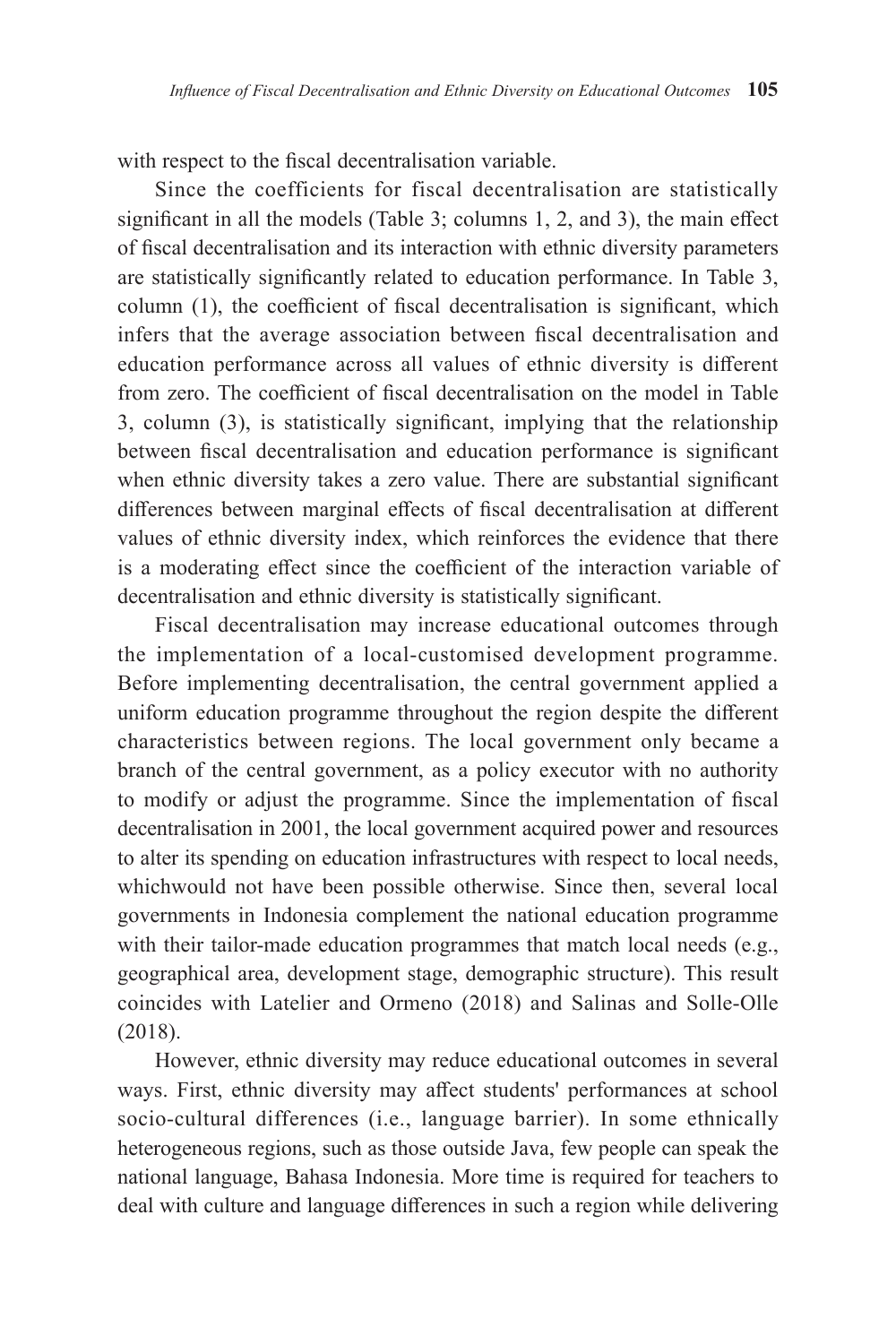the school material compared to a more homogenous society. Therefore, it reduces school effectiveness and finally affects the educational outcomes of the students from that region. Paauw (2009) concludes that the variety of local languages in Indonesia is a challenge for communication and unity in Indonesia. Second, socio-cultural differences may affect the teacher's performance in performing their function to deliver school materials, more precisely affecting teacher attendance. Teachers in an ethnically diverse society must deal with two socio-cultural differences simultaneously, such as between teachers-students and between peers. Dee (2005) concludes that races, ethnicities, and gender dynamics between teachers and students significantly affect educational opportunity. Lastly, related to trust between parents, teachers, and students. One of the prevalent issues in a diverse society is trust. A homogenous society has higher trust among the community compared to their colleagues in a more diverse population. Mutual trust between parents, teachers, and students manifested in the higher participation of parents to support school programmes. Parents and teachers that shared the same cultural value tend to communicate easily compared to those who do not. This result is in line with previous research, such as Dee (2004) and Egalite and Kisida (2017).

As for the control variables, the result shows that income distribution and geographical area are associated with lower educational outcomes. More affluent parents have sufficient resources to provide their children with better nutrition from an early age and send their kids to a better school than low-income families (Ramey & Ramey, 2009). Therefore, children from wealthy families perform better in primary or elementary school and in the completion of the seats in the best colleges, which provide better access to high-skilled (and high paying) jobs. The regional income per capita, transfers per capita, and primary enrollment increase regional educational outcomes. Regional per capita and transfer per capita represent the ability of local governments to provide local public goods in their region. With sufficient resources, the provincial government is now able to offer more physical infrastructures (school, library, laboratories, and other facilities) and incentives (for teachers and students) to improve regional education attainment.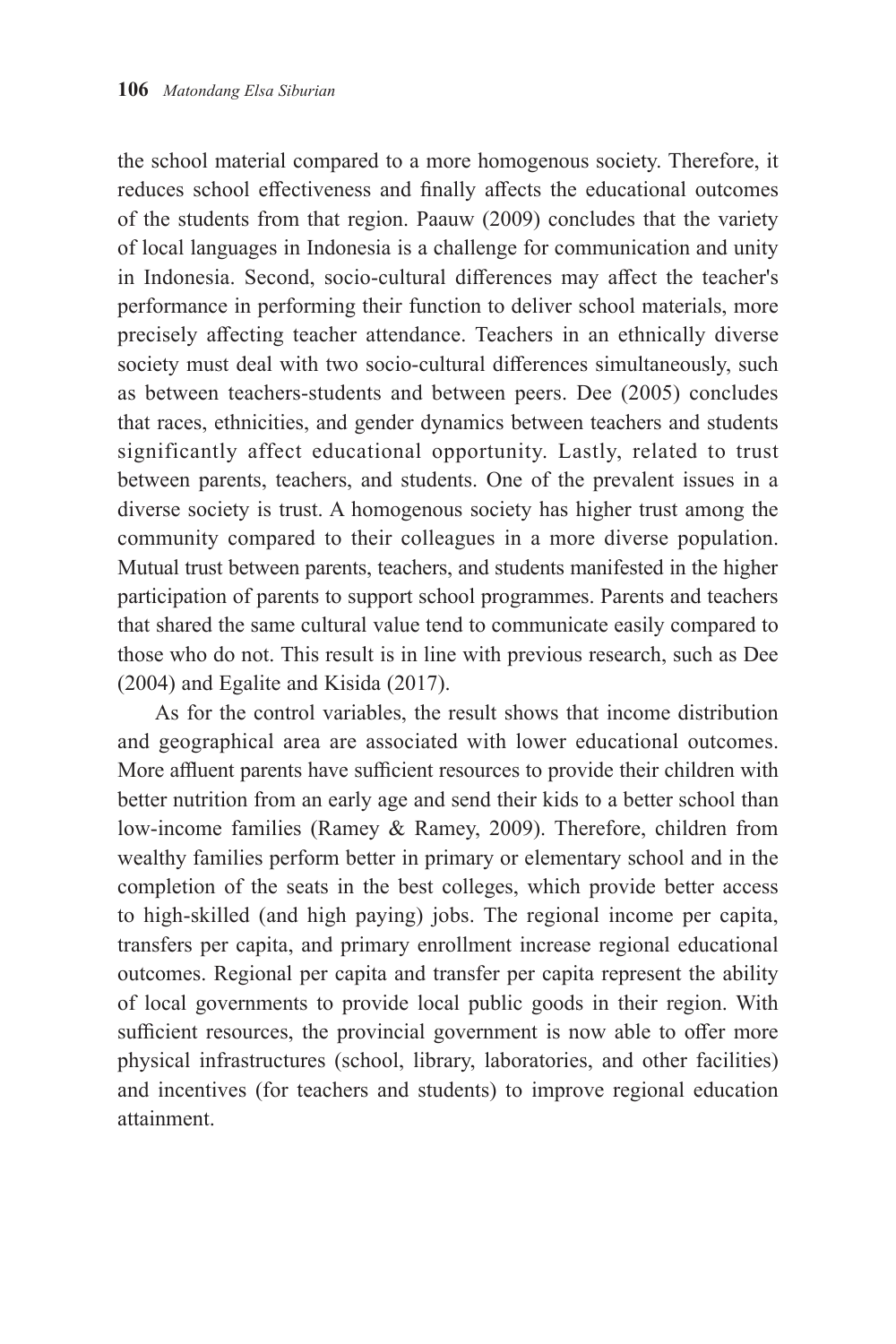## *4.2 Robustness checks*

To check the robustness of the empirical results, this paper applies years of schooling, revenue-based fiscal decentralisation, and ethnic polarisation index as the alternative measures of educational outcomes, fiscal decentralisation, and ethnic diversity index, respectively. Table 4 describes the empirical results using alternative variables. The maximum decentralisation effect is lower compared to the primary estimation. This may be due to the different set of interest variables used in the sensitivity check estimation. The robustness check result confirms the main findings.

| <b>Variable</b>                          | (1)         | (2)         | (3)         |
|------------------------------------------|-------------|-------------|-------------|
| Lag of school years                      | $0.891***$  | $0.89***$   | $0.895***$  |
|                                          | (0.042)     | (0.022)     | (0.035)     |
| Gini index                               | $-0.005$    | $-0.021$    | $-0.019$    |
|                                          | (0.007)     | (0.001)     | (0.001)     |
| Regional income per capita               | $0.003**$   | $0.004***$  | $0.004***$  |
|                                          | (0.065)     | (0.058)     | (0.018)     |
| Transfer per capita                      | $0.003*$    | $0.003*$    | $0.003*$    |
|                                          | (0.01)      | (0.016)     | (0.023)     |
| Primary school enrolment rate            | $0.0003***$ | $0.0003***$ | $0.0003***$ |
|                                          | (0.0007)    | (0.009)     | (0.0007)    |
| Geographical area                        | $-0.008***$ | $-0.005***$ | $-0.007***$ |
|                                          | (0.007)     | (0.005)     | (0.007)     |
| Population                               | $-0.0002$   | $-0.001$    | $-0.001$    |
|                                          | (0.006)     | (0.001)     | (0.009)     |
| Conflicts                                | 0.001       | 0.001       | 0.001       |
|                                          | (0.0004)    | (0.0004)    | (0.0007)    |
| Fiscal decentralisation $(FD)$ – revenue | $0.102***$  | $0.102**$   | $0.139**$   |
|                                          | (0.004)     | (0.007)     | (0.004)     |
| Ethnic polarization                      |             | $-0.011*$   | $-0.006*$   |
|                                          |             | (0.057)     | (0.043)     |
| FD x Ethnic                              |             |             | $-0.753*$   |
|                                          |             |             | (0.072)     |
| N                                        | 462         | 462         | 462         |

**Table 4**. Robustness Check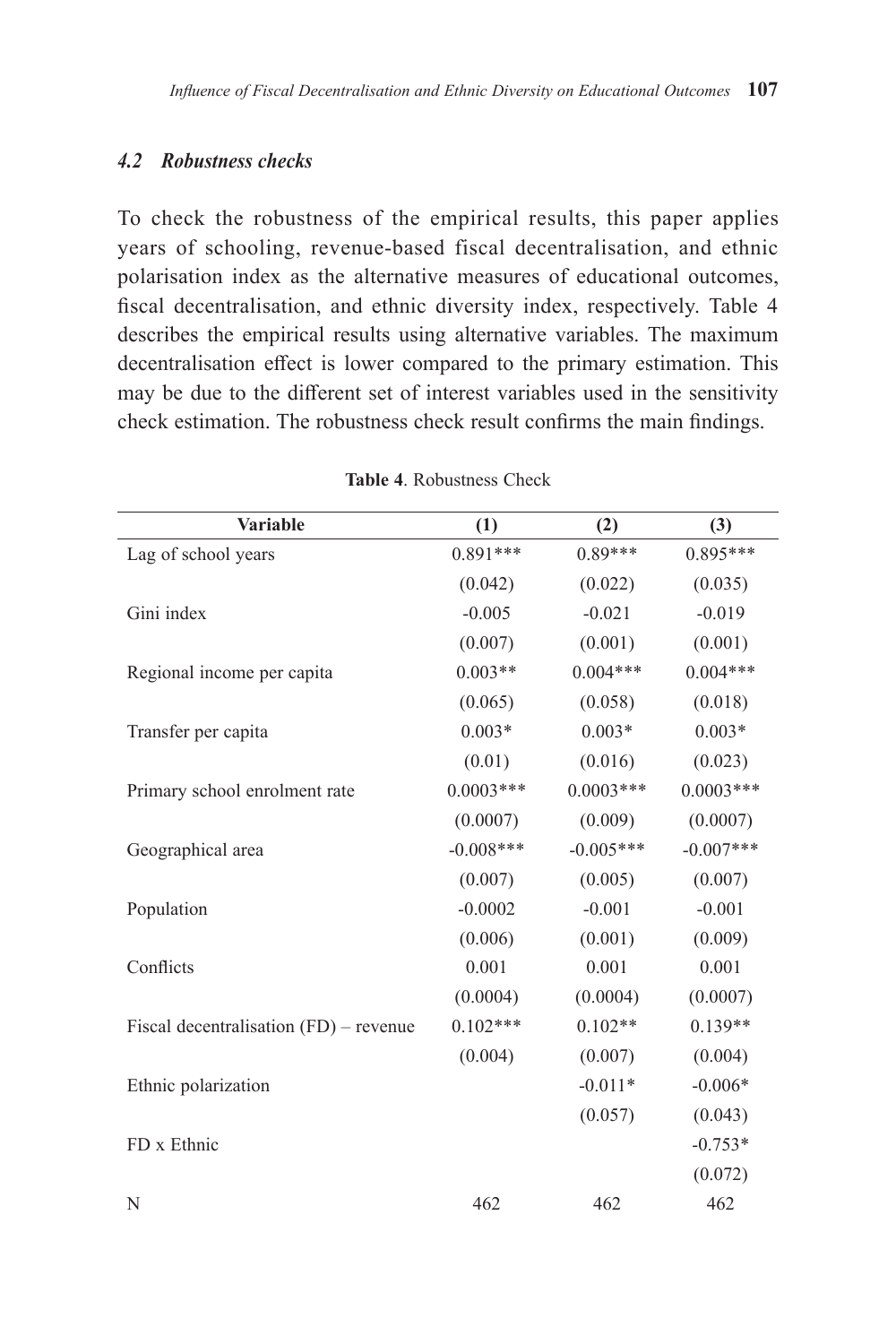| Variable                        | (1)   | (2)   | (3)   |
|---------------------------------|-------|-------|-------|
| Number of instruments           | 19    | 19    | 23    |
| $AR(1)$ test p-value            | 0.012 | 0.008 | 0.009 |
| $AR(2)$ test p-value            | 0.470 | 0.260 | 0.340 |
| Wald statistic p-value          | 0.000 | 0.000 | 0.000 |
| Hansen J Test p-value           | 0.114 | 0.125 | 0.164 |
| Maximum decentralisation effect |       |       | 0.05  |

Notes: 1. Numbers in parentheses represent the Windmeijer standard error. 2. \*, \*\*, \*\*\* indicate significance at 10%, 5%, and 1%, respectively.

### **5. Conclusion**

The paper investigates the impact of fiscal decentralisation and ethnic diversity on educational outcomes in Indonesia using Indonesian provinciallevel data from 2001 to 2014. When the estimates only account for fiscal decentralisation, the estimation result finds that fiscal decentralisation is associated with increased educational outcomes. However, the negative and significant coefficient of the interaction terms between fiscal decentralisation and ethnic diversity index delivers evidence that the positive effect of fiscal decentralisation on education outcome declines with ethnic diversity. The results yield that the marginal effect of fiscal decentralisation on education outcomes changes with the ethnic diversity index. After the ethnic diversity index reaches a certain point (0.09), fiscal decentralisation no longer significantly impacts education outcomes.

The significant impact of ethnic diversity on regional educational outcomes provides a set of policy recommendations for the Indonesian government. The government may minimize the harmful effect of ethnic diversity on educational outcomes in several ways: first, the local government should equally support each ethnicity to provide the public good, especially in the education sector. Equal treatment for all co-existing ethnicities within the region will avoid the exclusion problem; therefore, it may avoid inter-ethnic conflict due to discrimination that may deteriorate educational outcomes. Second, the local government should endorse a conducive atmosphere for inter-ethnic partnerships in schools. For instance, the local governments should provide the necessary resource to initiate a school programme, which includes the participation of inter-ethnic students,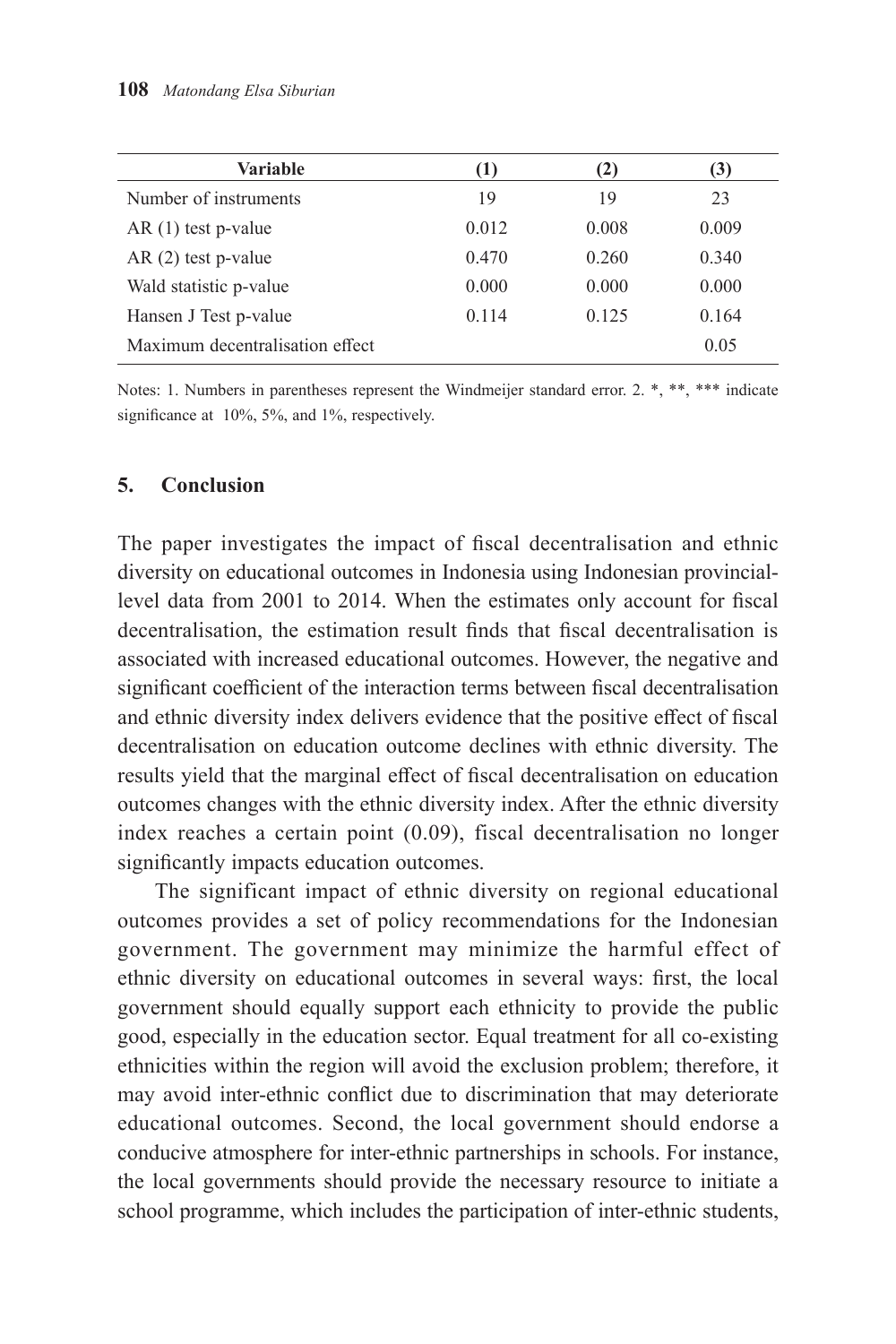teachers, and parents. A mentoring programme in school by teachers or students for students from different ethnicities to promote socio-cultural diversity may work as an instrument to increase student performance. Furthermore, the central government should regularly monitor and supervise the education programme implemented by the local government in each region to ensure that all co-existing ethnicities within the countries have equal access and receive the same treatment in terms of education services provided by the government.

A possible extension from this study is to include other variables, such as different measures of educational outcomes, social diversity indices, and other possible variables and extend the study period. This is a topic for future research that will provide a new understanding of educational outcomes.

#### **References**

- Ahmad, E., & Brosio, G. (2009). Does decentralization enhance service delivery and poverty reduction? In E. Ahmad & G. Brosio (Eds.), *Does Decentralization Enhance Service Delivery and Poverty Reduction?* (pp. 1-22). Edward Elgar Publishing: UK.
- Alesina, A., Baqir, A., & Easterly, W. (1999). Public goods and ethnic divisions. *Quarterly Journal of Economics*, *114*(4), 1243-1284. DOI: 10.1162/003355399556269
- Alesina, A., Devleeschauwer, A., Easterly, W., Kurlat, S., & Wacziarg, R. (2003). Fractionalization. *Journal of Economic Growth*, *8*(2), 155-194.
- Alesina, A., Genaioli, C., & Lovo, S. (2018). Public goods and ethnic diversity: evidence from deforestation in Indonesia. *Economica*, *86*(341), 32-66. DOI: 10.1111/ecca.12285
- Alesina, A., & La Ferrara, E. (2000). Participation in heterogeneous communities. *Quarterly Journal of Economics*, *115*(3), 847-904. DOI: 10.1162/003355300554935
- Akay, A., Constant, A., Giulietti, C., & Guzi, M. (2017). Ethnic diversity and well-being. *Journal of Population Economics*, *30*(1), 265-306. DOI: 10.1007/s00148-016-0618-8
- Arellano, M., and Bond, S. (1991). Some tests of specifications for panel data: Monte Carlo evidence and an application to employment equations. *Review of Economic Studies*, *58*(2), 277-297. DOI: 10.2307/2297968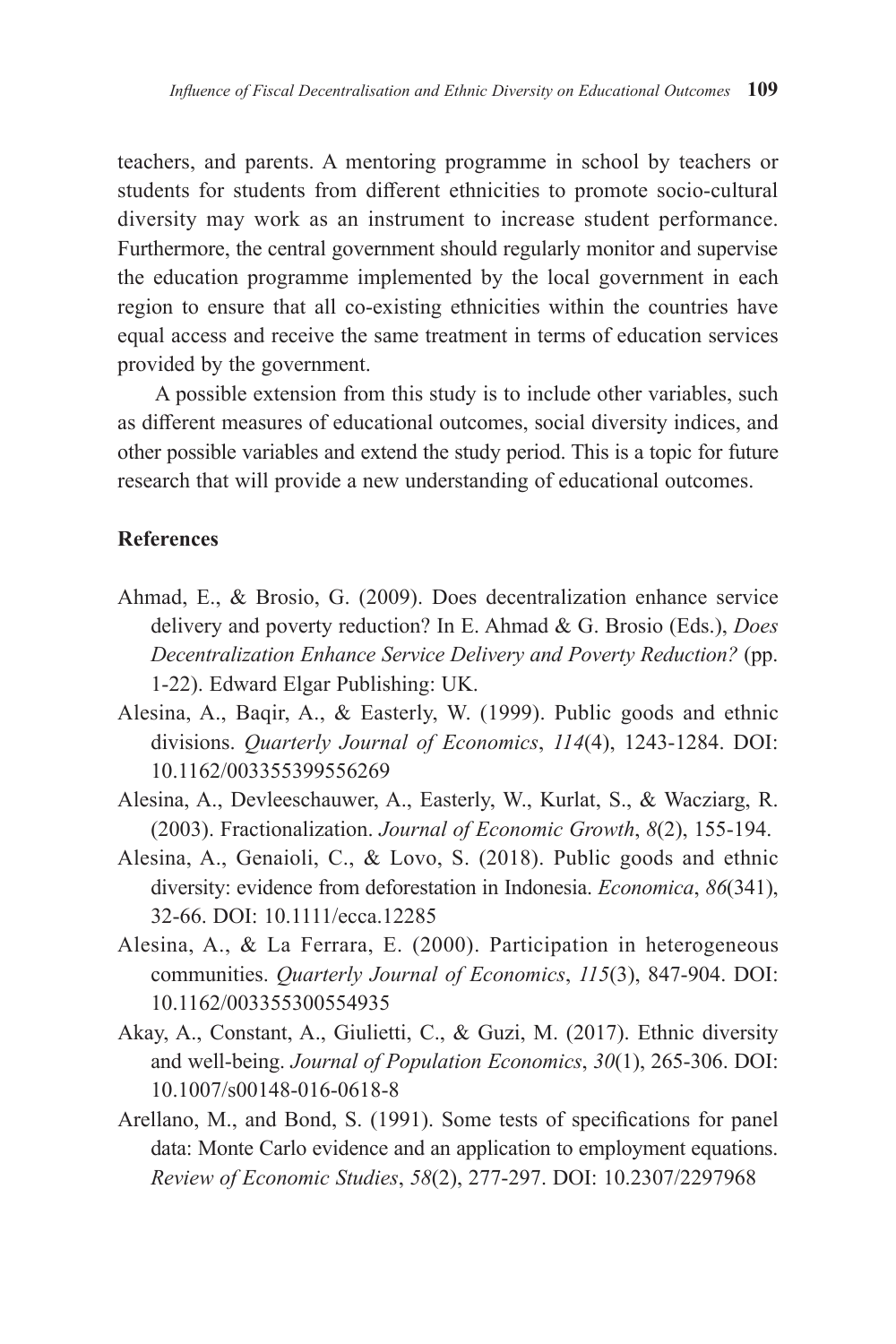- Asian Development Bank (ADB) (2015). *Education in Indonesia*. OECD Publishing: Paris.
- Ayob, A.H. (2018). Diversity, trust, and social entrepreneurship. *Journal of Social Entrepreneurship*, *9*(1), 1-12. DOI: 10.1080/19420676.2017.1399433.
- Baltagi, B.H. (2013). *Econometric Analysis for Panel Data*. 5th ed. Wiley and Sons: New York.
- Bardhan, P. (2002). Decentralization of governance and development. *Journal of Economic Perspectives*, *16*, 185–205. DOI: 10.1257/ 089533002320951037.
- Barrera-Osorio, F., Fasih, T., Patrinos, H., Santibanez, L. ( 2009). Decentralized decision-making in schools: the theory and evidence on school-based management. *World Bank Working Paper* No. 2362. Retrieved from: http://hdl.handle.net/10986/2632
- Berdiev, A.N., Goel, R.K., & Saunoris, J.K. (2020). Dimensions of ethnic diversity and underground economic activity: crosscountry evidence. *Public Finance Review*, *48*(2), 178-211. DOI: 10.1177%2F1091142120901501.
- Blundel, R. and Bond, S. (1998). Initial conditions and moment restrictions in dynamic panel data models. *Journal of Econometrics, 87*(1), 115-143. DOI: 10.1016/S0304-4076(98)00009-8.
- Boustan, L.P., Ferreira, F., Winkler, H., & Zolt, E. (2010). Income inequality and local government in the United States, 1970-2000. *NBER Working Paper* No.16299. Retrieved from: https://www.nber.org/papers/w16299
- Cameron, A.C., & Trivedi, P.K. (2010). *Microeconometrics Using Stata*. Stata Publishing Press: Texas.
- Carnoy, M., Gove, A., Loeb S., Marshall, J., & Socias, M. (2008). How schools and students respond to school improvement programs: the case of Brazil's. *Economics Education Review*, *27*, 22–38. DOI: 10.1016/j. econedurev.2006.04.005.
- Chandra, K. (2001). Ethnic bargains, group instability, and social choice theory. *Politics and Society*, *29*(3), 337-362. DOI: 10.1177%2F 0032329201029003002.
- Churchill, S.A., & Danquah, M. (2020). Ethnic diversity and informal work in Ghana. Retrieved from: https://www.wider.unu.edu/sites/default/files/ Publications/Working-paper/PDF/wp2020-126.pdf (June 21, 2020)
- Coady, D., & Dizioli, A. (2017). Income inequality and education revisited: persistence, endogeneity and heterogeneity. *Applied Economics*, *50*(2),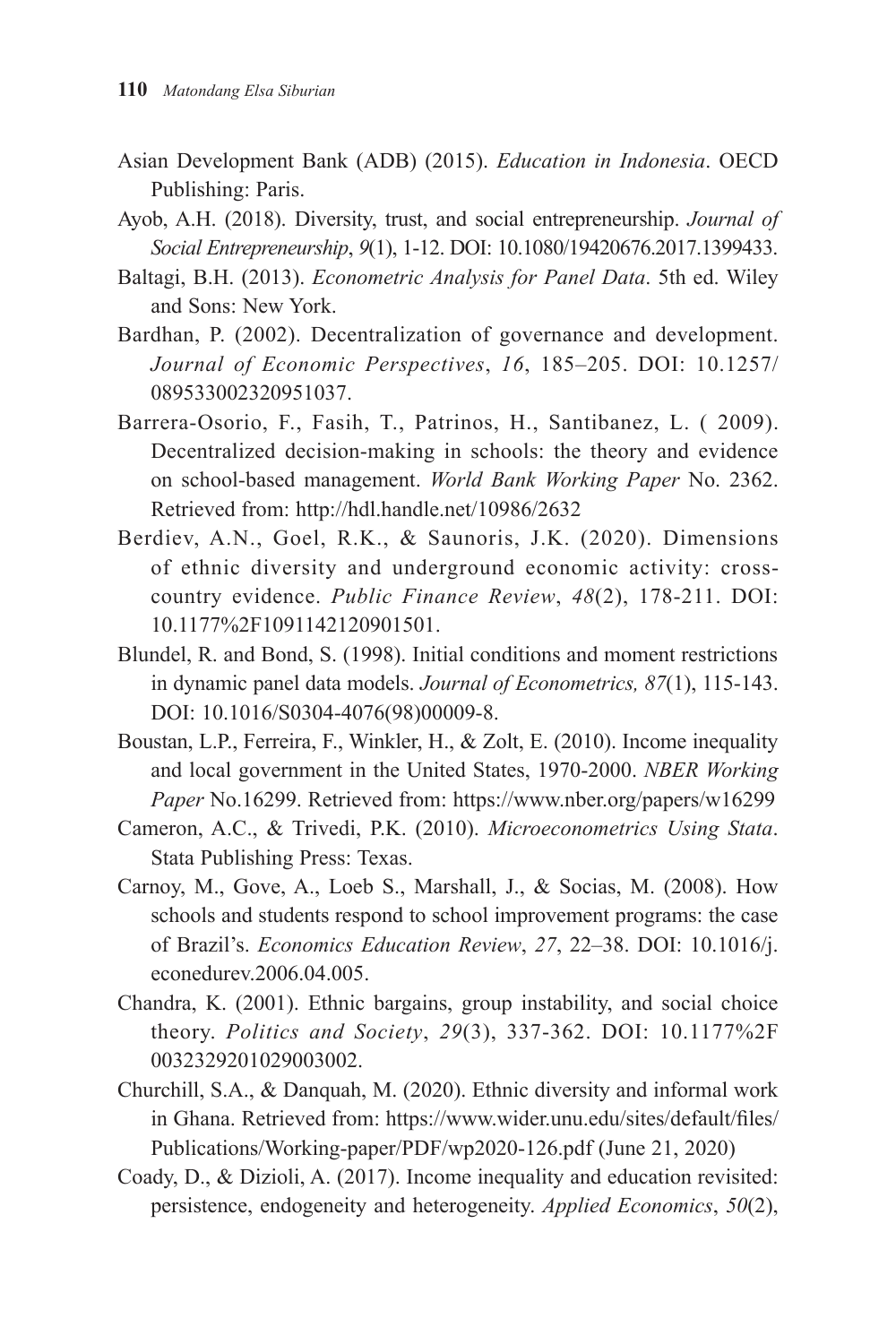1-15. DOI: 10.1080/00036846.2017.1406659

- Dee, T. (2004). Teachers, race and student achievement in a randomized experiment. *The Review of Economics and Statistics*, *86*(1), 195-210. DOI: 10.3386/w8432.
- Dee, T. (2005). A teacher like me: does race, ethnicity, or gender matter? *The American Economic Review*, *95*(2), 158-165. DOI: 10.1257/000282805774670446
- De Grauwe, A. (2005). Improving the quality of education through school-based management: learning from international experiences. *International Review of Education*, *51*, 269–287. DOI: 10.1007/s11159- 005-7733-1
- Duflo, E., Dupas, P., & Kremer, M. (2014). School governance, teacher incentives, and pupil–teacher ratios: experimental evidence from Kenyan primary schools. *NBER Working Paper* No.17939. DOI: 10.3386/ w17939.
- Dronkers, J., & van der Velden, R. (2013). Positive but also negative effects of ethnic diversity in schools on educational performance? An empirical test using PISA data. In Winzio, W. (Ed.), *Integration and Inequality in Educational Institution* (pp. 71-98). Springer: London.
- Easterly, W., & Levine, R. (1997). Africa's Growth tragedy: policies and ethnic divisions. *Quarterly Journal of Economics*, *112*(4), 1203-1250. DOI: 10.1162/003355300555466.
- Egalite, A.E., & Kisida, B. (2017). The effects of teacher match on students' academic perceptions and attitudes. *Educational Evaluation and Policy Analysis*, *40*(1), 59-81. DOI: 10.3102/0162373717714056.
- Faguet, J.P., & Sanchez, E. (2006). Decentralization's effects on educational outcomes in Bolivia and Columbia. DEPS Working Paper No.47. *London School of Economics and Political Science*, UK. Retrieved from: http:// eprints.lse.ac.uk/27159/1/Decentralizations\_effects\_education\_world\_ dev\_(LSERO).pdf
- Fearon, J.D., Humphreys, M., & Winstein, J.M. (2009). Can development aid contribute to social cohesion after civil war? evidence from a field experiment in post-conflict Liberia. *American Economic Review*, *99*(2), 287-291. DOI: 10.1257/aer.99.2.287.
- Franck, R., & Rainer, I. (2012). Does the leader's ethnicity matter? ethnic favouritism, education, and health in Sub-Saharan Africa. *American Political Science Review*, *106*, 294–325. DOI: 10.1017/ S0003055412000172.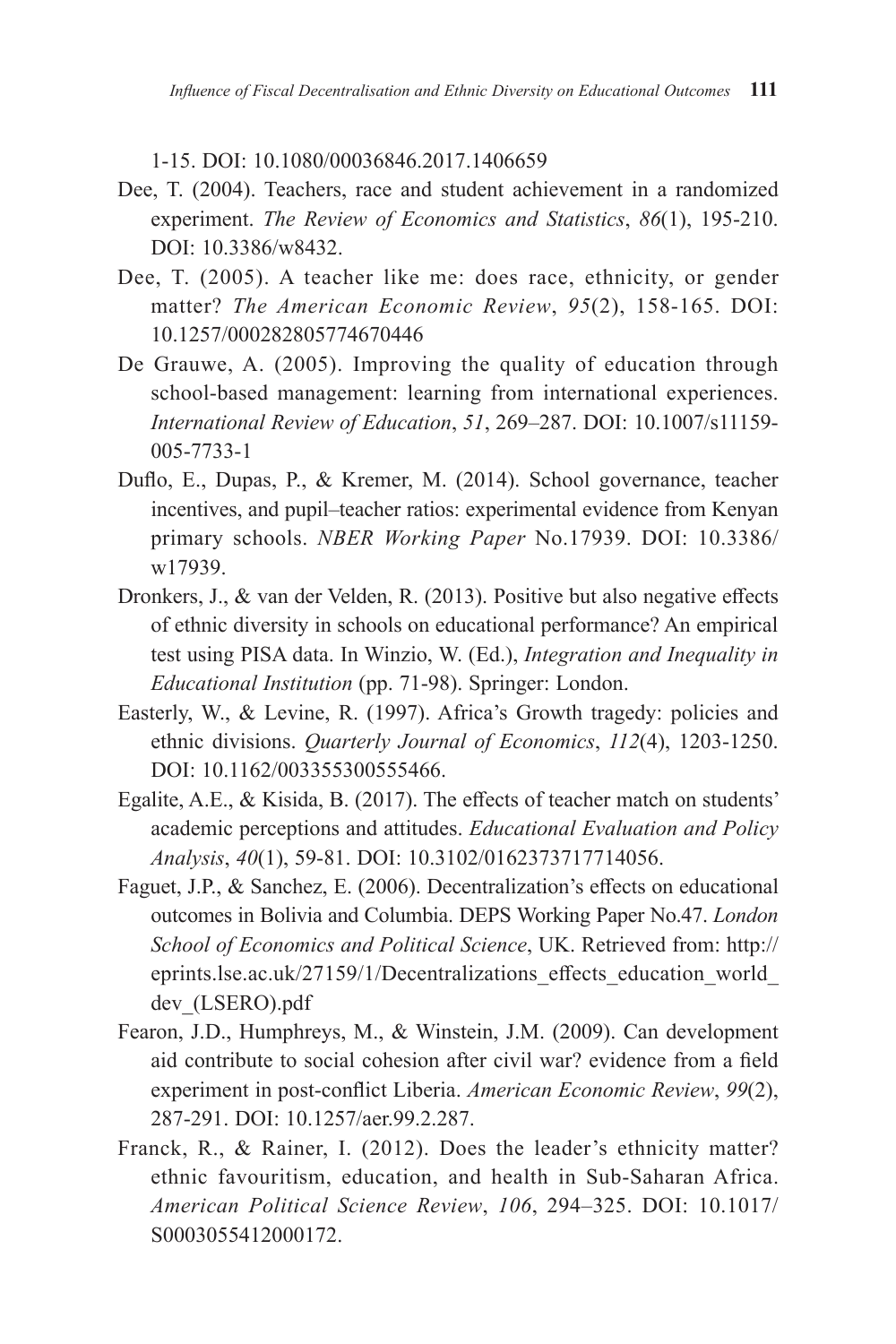- Gertler, P., Patrinos, H., & Rubio-Codina, M. (2008). Empowering parents to improve education: evidence from rural Mexico. *World Bank Policy Research Working Paper* No. 3935. DOI: 10.1016/j.jdeveco.2011.09.004
- Gerring, J., Thacker, S., Lu, Y., & Huang, W. (2015). Doesdiversity impair human development? a multi-level test of the diversity debit hypothesis. *World Development*, *66*, 166-188. DOI: 10.1016/j.worlddev.2014.07.019.
- Gershman, B., & Rivera, D. (2018). Subnational diversity in Sub-Saharan Africa: Insights from a new dataset. *Journal of Development Economics*, *133*, 231-263. DOI: 10.1016/j.jdeveco.2018.01.003.
- Gibson, C.C., & Hoffman, B.D. (2013). Coalitions not conflicts: ethnicity, political institutions, and expenditure in Africa. *Comparative Politics*, *45*(3), 273-290. DOI: 10.5129/001041513805607784.
- Gisselquist, R., Leiderer, S., & Nino-Zaruza, M. (2016). Ethnic heterogeneity and public goods provision in Zambia: further evidence of subnational 'diversity dividend'. *World Development*, *78*, 308-323. DOI: 10.1016/j. worlddev.2015.10.018.
- Guerero, G. (2012). What works to improve teacher attendance in developing countries? A systematic review. *UKAID Report*. Retrieved from: https://eppi.ioe.ac.uk/cms/Portals/0/PDF%20reviews%20 and%20summaries/Teacher%20attendance%202012Guerrero. pdf?ver=2013-03-07-143834-057
- Habibi, N., Huang, C., Miranda, D., Murillo, V., Ranis, G., & Sarkar, M. (2001). Decentralization in Argentina. *Center Discussion Paper* No. 825. Yale University. Retrieved from: https://ideas.repec.org/p/ags/ yaleeg/28455.html
- Houle, C. (2017). Inequality, ethnic diversity, and redistribution. *Journal of Economic Inequality*, *15*(1), 1-23. DOI: 10.1007/s10888-016-9340-8.
- Indra, Nazara, S., Hartono, D., & Sumarto, S. (2019). Roles of income polarization, income inequality and ethnic fractionalization in social conflicts: an empirical study of Indonesian provinces 2002–2012. *Asian Economic Journal*, *33*(2), 165-190. DOI: 10.1111/asej.12179.
- Kaiser, K., Pattinassarany, D., & Schulze, G.G. (2006). Decentralization, governance, and public services in Indonesia. In G. Peterson, P. Smoke, & E.J. Gomez (Eds.) *Decentralization in Latin America and Asia: An Inter-Disciplinary Perspective* (pp. 164-207). Edward Elgar: Cheltenham, UK.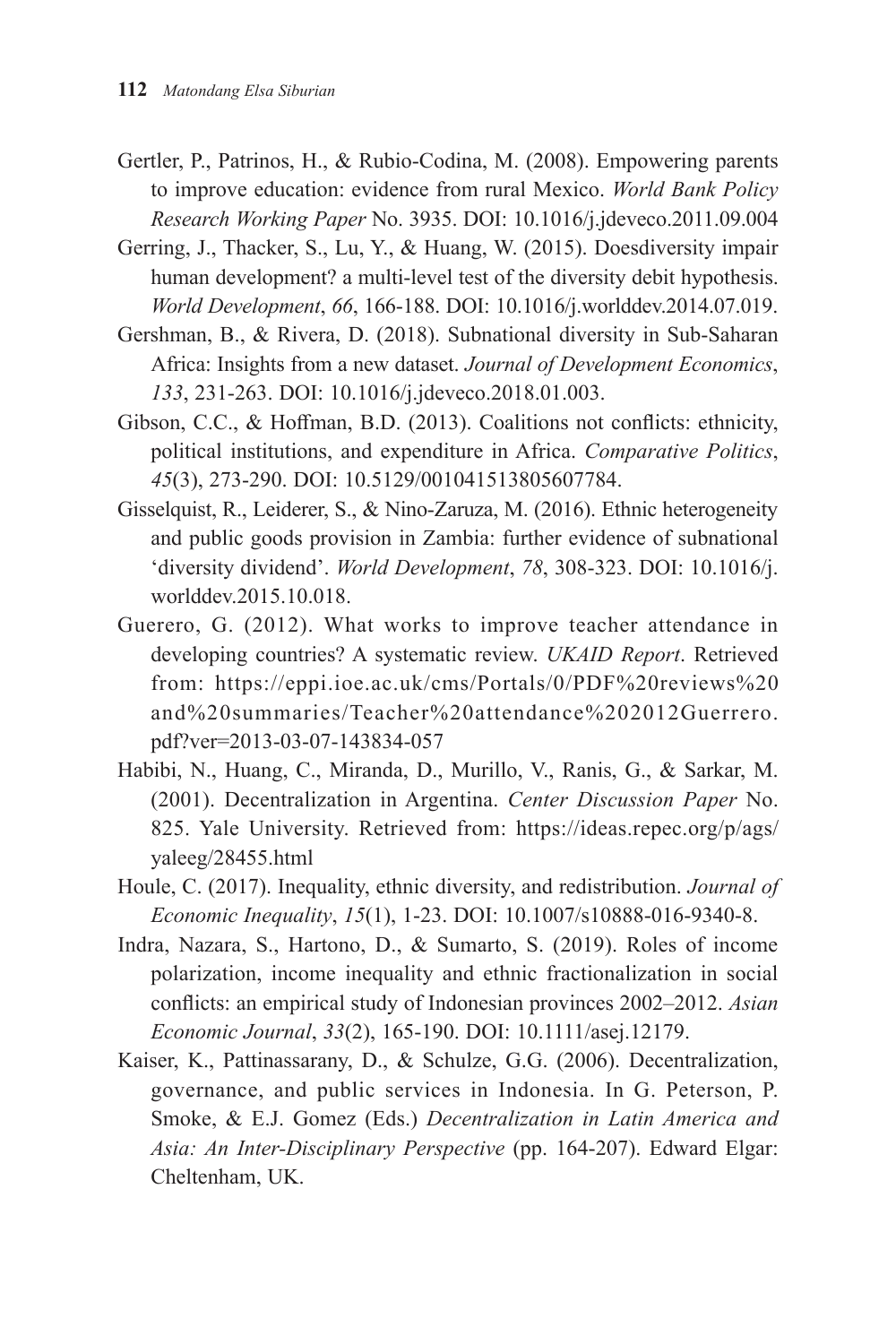- King, E., & Ozler, B. (2005). What's decentralization got to do with learning? the case of Nicaragua's school autonomy reform. World Bank. http://citeseerx.ist.psu.edu/viewdoc/download?doi=10.1.1.17.6332&rep =rep1&type=pdf
- Kis-Katos, K., & Sjahrir, B.S. (2011). Does local governments' responsiveness increase with decentralization and democratization? evidence from sub-national budget allocation in Indonesia. University of Freiburg, Department of International Economic Policy. Retrieved from: https://www.southeastasianstudies.uni-freiburg.de/documents/ occasional-paper/op16.pdf
- Kristiansen, S., & Pratikno. (2006). Decentralizing education in Indonesia. *International Journal of Educational Development*, *26*(5), 513-531. DOI: 10.1016/j.ijedudev.2005.12.003.
- Latelier, L., & Ormeno, H. (2018). Education and fiscal decentralization. the case of municipal education in Chile. *Environment and Planning C: Politics and Space*, *36*(8), 1499-152. DOI: 10.1177%2F2399654418761888.
- Lee, A. (2007). Ethnic diversity and ethnic discrimination: explaining local public goods provision. *Comparative Political Studies*, *51*(10), 1351- 1383. DOI: 10.1177/0010414017740604.
- Leer, J. (2016). After the big bang: estimating the effects of decentralization on educational outcomes in Indonesia through a difference-in-differences analysis. *International Journal of Educational Development*, *49*, 80-90. DOI: 10.1016/j.ijedudev.2016.02.005
- Lijphart, A. (1999). *Patterns of Democracy: Government Forms and Performance in Thirty-Six Countries*. Yale University Press: New Haven.
- Madeira, R. A. (2012). The effects of decentralization on schooling: evidence from the Sao Paulo state's education reform. *Working Paper* No.2012- 26, University of São Paulo. Retrieved from: https://www.econbiz.de/ Record/the-effects-of-decentralization-on-schooling-evidence-from-thesao-paulo-state-s-education-reform-madeira-ricardo/10010585972
- Mavridis, D. (2015). Ethnic diversity and social capital in Indonesia. *World Development*, *67*, 376-395. DOI: 10.1016/j.worlddev.2014.10.028
- McEwan, P.J., & Carnoy, M. (2000). The effectiveness and efficiency of private schools in Chile's voucher system. *Education Evaluation Policy Analysis*, *22*, 213–239. DOI: 10.2307/116424.
- McGuirk, E. (2016). Public goods and the salience of local ethnic diversity: the case of teacher absenteeism in Africa. *Working Paper* No.2016-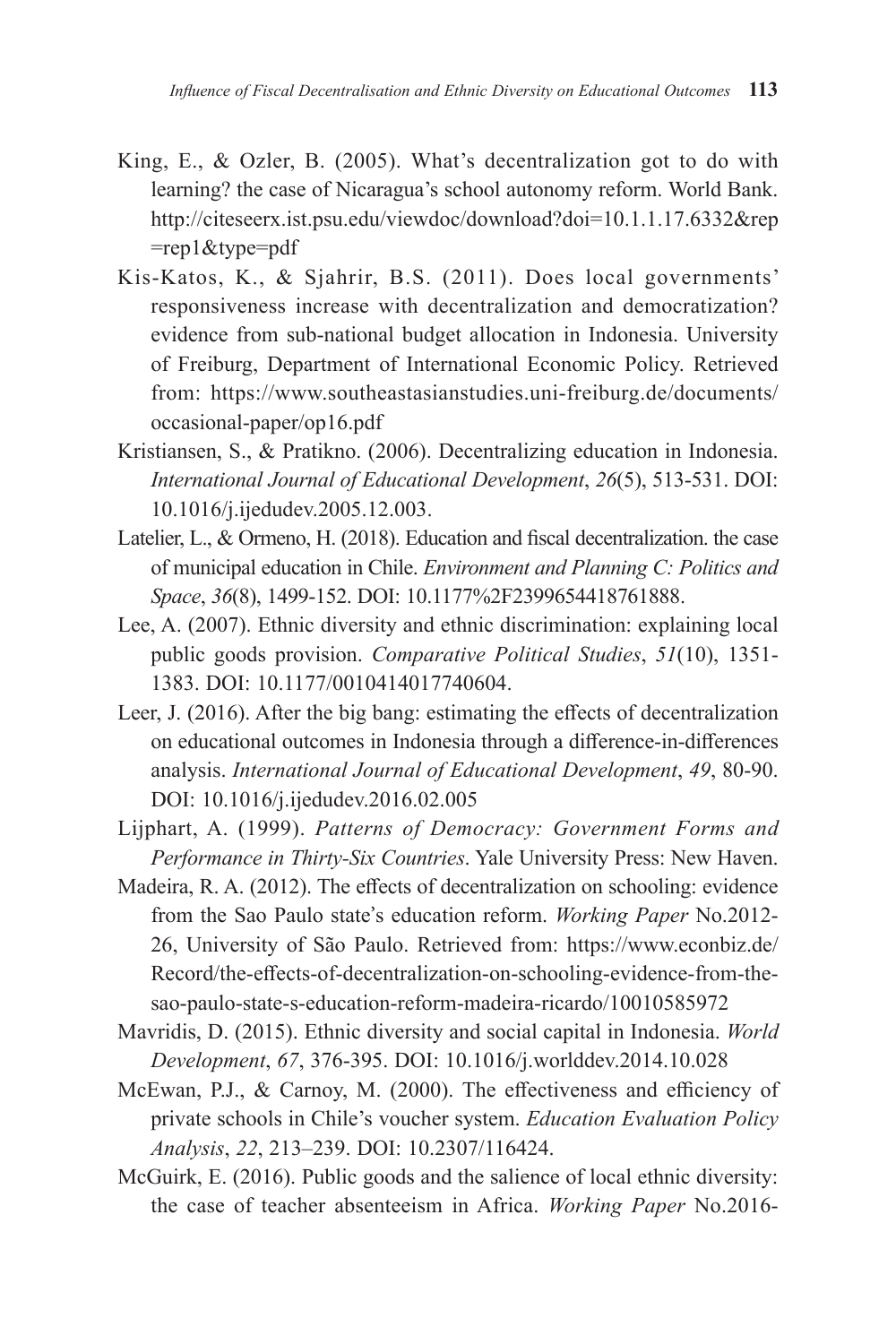31. The Watson Institute for International and Public Affairs, Brown University. Retrieved from: https://papers.ssrn.com/sol3/papers. cfm?abstract\_id=2779542.

- Miguel, E., & Guggerty, M.K. (2005). Ethnic diversity, social sanctions, and public goods in Kenya. *Journal of Public Economics*, *89*: 2325 – 2368
- Muttaqin, T., van Duijn, M.A. J., Heyse., L., Wittek. R. (2016). The impact of decentralization on educational attainment in Indonesia. In Winzio, W. (Ed.), *Decentralization and Governance in Indonesia*. (pp. 79-103). Springer Nature: Switzerland.
- Oates, W.E. (1972). *Fiscal Federalism*. Harcourt Brace Jovanovich: New York.
- Office of National Statistics. (2020). Child poverty and education outcomes by ethnicity. https://www.ons.gov.uk/economy/nationalaccounts/ uksectoraccounts/compendium/economicreview/february2020/ childpovertyandeducationoutcomesbyethnicity (June 30, 2021).
- Page, S. E. (2007). *The Difference: How the Power of Diversity Creates Better Groups, Firms, Schools, and Societies*. Princeton: Princeton University Press.
- Paauw, S. (2009). One land, one nation, one language: an analysis of Indonesia's national language policy. *University of Rochester Working Papers in the Language Sciences*, *5*, 2-16. Retrieved from: http://www. sas.rochester.edu/cls/assets/pdf/working/Paauw.pdf
- Panizza, U. (1999). On the determinants of fiscal decentralization: theory and evidence. *Journal of Public Economics*, *74*, 97-139.
- Pettigrew, T.F. (1998). Intergroup contact theory. *Annual Review of Psychology*, *49*(1), 5–29. DOI: 10.1146/annurev.psych.49.1.65.
- Prud'homme, R. (1995). The dangers of decentralization. *The World Bank Research Observer*, *10*(2), 201-220. DOI: 10.1093/wbro/10.2.201
- Putnam, R.D. (2007). E pluribus unum: diversity and community in the twenty-first century. The 2006 Johan Skytte Prize Lecture. *Scandinavian Political Studies*, *30*(2), 137–174. DOI: 10.1111/j.1467- 9477.2007.00176.x
- Ramey, G., & Ramey, V.A. (2009). The rug rat race. NBER Working Paper 15284. *National Bureau of Economic Research*. DOI: 10.3386/w15284.
- Ratna, N., Grafton, R., & To, H. (2017). The paradox of diversity: economic evidence from US cities 1980–2010. *Asia & the Pacific Policy Studies*, *4*(1), 20-37. DOI: 10.1002/app5.162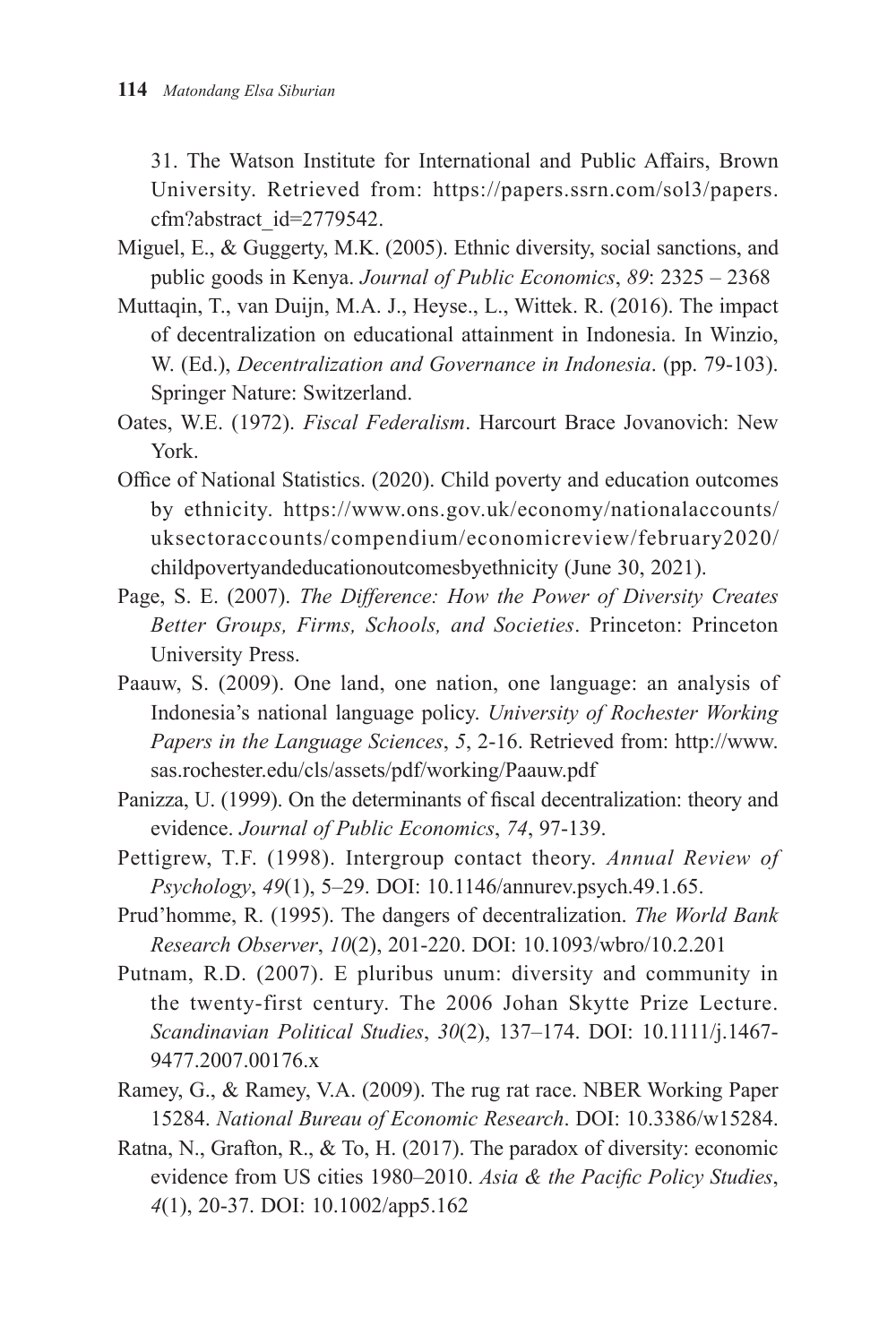- Reynal-Querol, M., & Montalvo, J.G. (2017). Ethnic diversity and growth: revisiting the evidence. *Working Paper* No.1585, Department of Economics and Business, Universitat Pompeu Fabra. Retrieved from: https://bse.eu/research/working-papers/ethnic-diversity-and-growthrevisiting-evidence
- Rodriguez-Pose, A., & Gill, N. (2004). Is there a global link between regional disparities and devolution? *Environment and Planning A*, *36*(12), 2097-2117. DOI: 10.1068/a362
- Roodman, D. (2009). How to do xtabond2: an introduction to difference and system GMM in Stata. *The Stata Journal*, *9*(1), 86-136. DOI:10.1177% 2F1536867X0900900106
- Rugh, J.S., & Trounstine, J. (2011). The provision of public goods in diverse communities: analyzing municipal bond elections. *The Journal of Politics*, *73*(4), 1038-1050. DOI: 10.1017/s0022381611000776
- Salinas, P., & Solle-Olle, A. (2018). Partial fiscal decentralization reforms and educational outcomes: a difference-in-differences analysis for Spain. *Journal of Urban Economics*, *107*, 31-46. DOI: 10.1016/j. jue.2018.08.003.
- Siburian, M.E. (2019). The effect of regional income inequality and social diversity on the provision of local public goods in Indonesia. *International Journal of Social Economics*, *47*(1), 111-126. DOI: 10.1108/IJSE-12-2018-0661.
- Statistics Indonesia. (2015). Mengulik data suku di Indonesia. Retrieved from: www.bps.go.id/news/2015/11/18/127/mengulik-data-suku-diindonesia.html (March 1, 2020).
- Staveren, I., & Pervaiz, Z. (2020). Is it ethnic fractionalization or social exclusion, which affects social cohesion? *Social Indicators Research*, *130*, 711-731. DOI: 10.1007/s11205-015-1205-1.
- Suryadarma, D., Suryahadi, A., & Sumarto. (2004). The determinants of student performance in Indonesian public primary schools: the role of teachers and schools. *SMERU Working Paper* No.371.26/DDC21. Retrieved from: https://smeru.or.id/en/publication/determinants-studentperformance-indonesian-public-primary-schools-role-teachers-and
- Suryadarma, D. (2012). How corruption diminishes the effectiveness of public spending on education in Indonesia. *Bulletin of Indonesian Economic Studies*, *48*(1), 85-100. DOI: 10.1080/00074918.2012.654485.